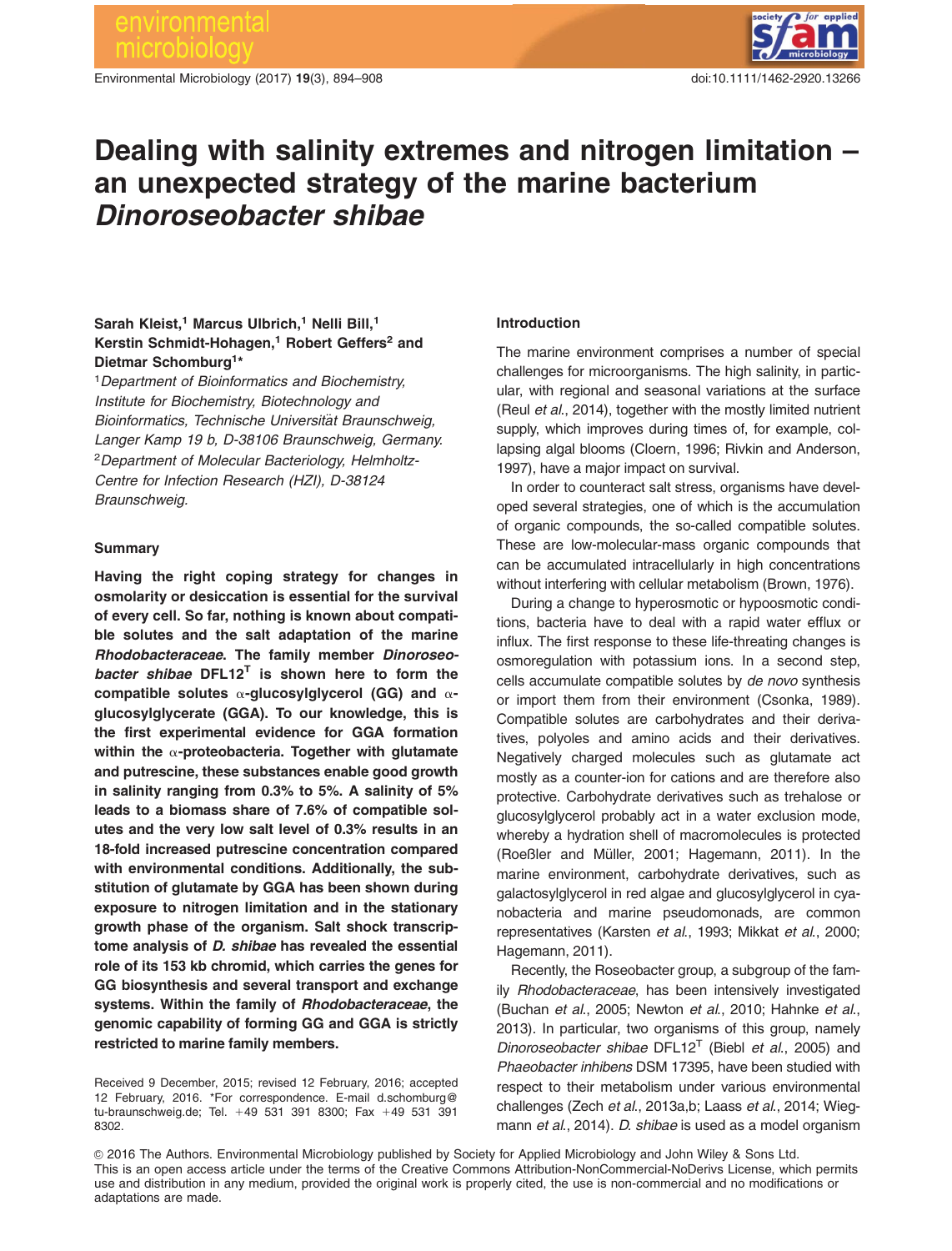for the marine Rhodobacteraceae, because of the various strategies that it uses to confront environmental challenges. Its capability for denitrification enables anaerobic growth (Piekarski et al., 2009; Laass et al., 2014); light can be used as additional energy source (Tomasch et al., 2011), which is an advantage in times of starvation (Soora et al., 2015) and the mutualistic life style with an algal host has been investigated (Wang et al., 2015).

Knowledge concerning osmoregulation in the marine Roseobacter group is so far very limited (Newton et al., 2010). In this article, we describe the identification and condition-specific production of newly identified compatible solutes in *D. shibae* grown under conditions of various medium salinities and nitrogen limitation.

#### **Results**

### Identification of compatible solutes accumulated by D. shibae  $DFL12^T$

Depending on the growth phase, four compounds dominate the metabolome of *D. shibae* DFL12<sup>T</sup> as analysed by non-targeted GC-MS metabolome analysis. One of them is glutamate the others are substances with similar EI-MS spectra and no entries in established GC-MS databases.

For the identification of these unknown compounds,  $GC-APCl(+)-MS$  measurements were performed following the method of Strehmel et al. (2014) in parallel with GC-EI-MS. The assignment of the relevant compounds was achieved via a comparison of the retention times and the corresponding spectra. Although APCI is considered to be a soft ionization technique, strong in-source fragmentation of the investigated compounds was observed in this case. Equivalent phenomena have previously been reported for metabolites that consist of multiple silylated hydroxyl groups such as O-glucosides (Strehmel et al., 2014).

EI spectra of the unknown compounds showed fragmentation patterns typical for pyranoses (m/z 191, 204 and 217) plus a fragment with  $m/z$  361 indicating a glycosidic linkage to another moiety (Simoneit et al., 2004). On the basis of this information, the protonated molecular ions were identified and the accurate masses  $[M+H]^{+}$  of the substances and predicted sum formulae were determined from the  $GC-APCl(+)$ -MS spectra. The resulting mass ratios were: (i)  $m/z$  685.3290,  $C_{27}H_{65}O_8Si_6$ (mSigma: 8.8,  $|\Delta$ massl 0.75 mDa, RI 2251), (ii)  $m/z$ 627.2687,  $C_{24}H_{55}O_9Si_5$  (mSigma: 50.6,  $|\Delta$ massl 0.90 mDa RI 2288) and (iii)  $m/z$  699.3084 and  $C_{27}H_{63}O_9Si_6$ (mSigma: 10.0, I∆massl 0.22 mDa RI: 2309). When derivatization reagents and chemical ionization are taken into account, this leads to substances with the following sum formulae:  $C_9H_{16}O_8$ ,  $C_9H_{14}O_9$  and  $C_9H_{14}O_9$ , indicating that the two last-mentioned substances are presumably

two derivatives (five and six trimethylsilyl moieties) of the same substance.

Based on the results from the GC-MS analyses, the genome of D. shibae was screened for potential enzymes involved in the biosynthesis of pyranoses glycosidically linked to a 3C-moiety. A gene annotated as glucosylglycerol-phosphate synthase (Dshi\_3832, GgpS, EC 2.4.1.213) and a gene encoding a hypothetical protein with a BLASTp hit for glucosyl-3-phosphoglycerate synthase (Dshi\_1821, GpgS, EC 2.4.1.266, E-value 4.5 e-117, annotation based on EnzymeDetector (Quester and Schomburg, 2011) were identified, being the only two genes encoding suitable enzymes. On the basis of these function predictions, the unidentified compounds were initially assumed to be the dephosphorylated enzyme products  $\alpha$ -glucosylglycerol (GG,  $C_9H_{18}O_8$ ) and  $\alpha$ glucosylglycerate (GGA,  $C_9H_{16}O_9$ ), although a mass discrepancy of two protons was present for both metabolites. GG was supplied by bitop AG (Witten, Germany) and GGA was enzymatically synthesized in our laboratory by an E. coli expression clone (Klähn et al., 2010) and the method of Klähn et al. (2010). The analysis of these reference substances via  $GC$ - $ACPI$ (+)-MS showed identical sum formulae (also with the loss of two protons (2.0085 mDa). The identical spectra and retention indices (also checked in spiking experiments, data not shown) confirmed the identification of GG and GGA (two derivatives) in the metabolome of  $D$ . shibae. Whether the two missing protons are a result of the chemical derivatization or ionization remains unclear.

The two substances were first identified in the cyanobacterium Agmenellum quadruplicatum (Kollman et al., 1979). In Synechocystis sp. PCC 6803, GG is synthesized in a two-step pathway starting from glycerol-3-phosphate and ADP-glucose via the intermediate glucosylglycerol phosphate (Hagemann and Erdmann, 1994). In D. shibae, the dephosphorylation of the intermediate is probably catalyzed by an enzyme encoded by Dshi\_3831, currently annotated as sucrose-6F-phosphate phosphohydrolase, which is in the same operon as the synthase (Dshi\_3832). In addition to the above-mentioned cyanobacteria and the heterotrophic genera Stenotrophomonas and Pseudomonas (Pocard et al., 1994; Mikkat et al., 2000; Roder et al., 2005; Hagemann et al., 2008; Hagemann, 2011), GG is formed by a wide range of organisms including the plant Myrothamnus flabellifolia and probably by the fungus Aspergillus oryzae (Bianchi et al., 1993; Takenaka and Uchiyama, 2000).

The synthesis of GGA is a two-step pathway equivalent to GG (Costa et al., 2006, 2007) starting from 3 phosphoglycerate instead of glycerol-3-phosphate. The dephosphorylation step is probably catalyzed by the enzyme encoded by Dshi\_1820, currently annotated as mannosyl-3-phosphoglycerate phosphatase in the same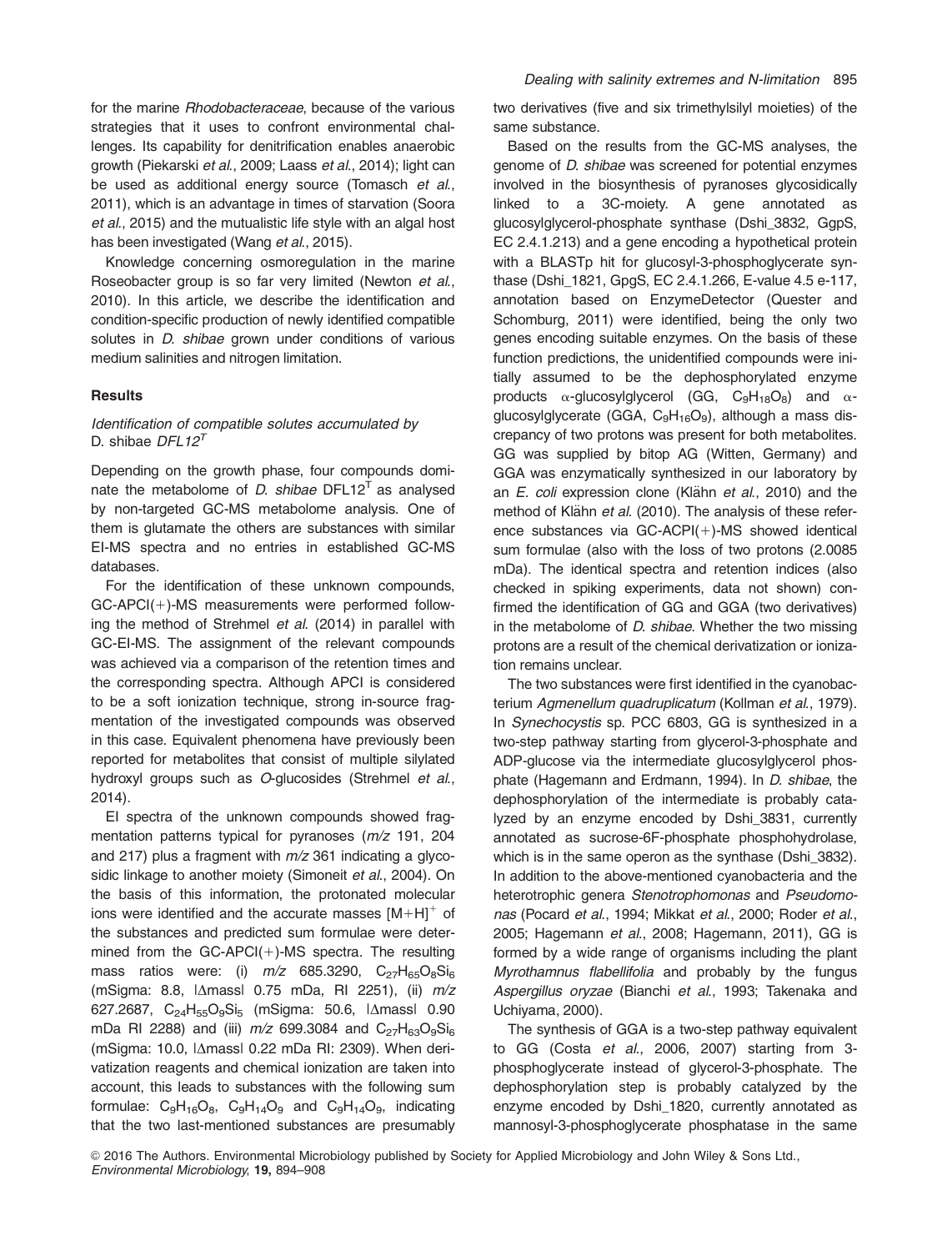

Fig. 1. Growth behavior of D. shibae DFL12<sup>T</sup> at various salinities, after osmotic shock or under nitrogen limitation. ▲: 0.3% salinity, ■: 2.3% salinity,  $\blacklozenge$ : 3.5% salinity,  $\nabla$ : 5% salinity,  $\blacklozenge$ :3.5% salinity and nitrogen-limited,  $\Box$ : initial salinity 2.3% with shift to 5% salinity at an OD of 1. Salinity is represented by 0.3% basic salt mix and a corresponding amount NaCl (w/v). OD, optical density.

operon as the synthase (Dshi\_1821). Until now, no experimental evidence for the occurrence of GGA in  $\alpha$ proteobacteria was found. It has been found in cyano- and y-proteobacteria and in the archaeon Methanohalophilus portucalensis, the aquificae Persephonella marina and, recently, in the plant Selaginella moellendorffii (Robertson et al., 1992; Cánovas et al., 1999; Goude et al., 2004; Costa et al., 2007; Empadinhas and da Costa, 2008b; Nobre et al., 2012).

#### Growth behaviour of D. shibae  $DFL12<sup>T</sup>$  exposed to various salinities and nitrogen limitation

We observed growth of *D. shibae* at various salt concentrations ranging from almost fresh water conditions of 0.3% salinity [basic salt mix (experimental procedures) expressed as NaCl (w/v)] up to 5% [4.7% NaCl plus basic salt mix (w/v), Fig. 1]. The fastest growth occurred in medium containing 2.3% salt [2% NaCl plus basic salt mix (w/v)], about 65% of the sea water concentration. With rising salt concentrations, the growth rate decreased to a level at which the growth of cells was strongly restricted (7% salinity, data not shown). A very low salinity also led to strongly impaired growth, as expected for a moderately halotolerant organism.

Cells grown at an initial salinity of 2.3% discontinued growth for about 30 min when experiencing a salt shock at 5%. Growth subsequently recommenced, with growth behaviour being similar to that of untreated cells.

Cells grown in a nitrogen-limited medium (1 mM ammonium instead of 4.7 mM) and a salt concentration of 3.5% (3.2% NaCl plus basic salt mix w/v) showed strongly hampered growth. The growth behaviour changed and the maximal optical density decreased compared with D. shibae grown at 3.5% salinity (Fig. 1).

#### Influence of various salinities on production of glutamate, glucosylglycerol and glucosylglycerate

The production of glutamate,  $\alpha$ -glucosylgiveerol and  $\alpha$ glucosylglycerate of long-term-adapted D. shibae cells was investigated via intracellular metabolome analysis in the mid-exponential phase and at maximal optical density  $(OD<sub>max</sub>)$  when grown in SWM with various salinities  $(0.3\%),$ 2.3%, 3.5% and 5% (w/v).

Under all conditions tested, glutamate was the most abundant compatible solute in D. shibae cells, independent of growth phase and salinity (with respect to GC-MS peak area). Although it showed only small differences in the exponential phase under 2.3%, 3.5% and 5% salinity, the glutamate concentration was more than fivefold decreased in cultures grown under 0.3% salinity (Fig. 2). Compared with its concentration in the exponential phase at  $OD_{\text{max}}$ , glutamate was strongly reduced under all conditions, except in cells grown in medium containing 5% salt in



Fig. 2. Distribution of the compatible solutes glutamate (open bars),  $\alpha$ -glucosylglycerol (light grey bars) and  $\alpha$ -glucosylglycerate (dark grey bars) in dependence on growth phase, salinity and nitrogen supply and in osmotically shocked cells. CDW, cell dry weight. Error bars, standard deviation. Salinity influence in A. exponential growth and B. at OD<sub>max</sub>. C. Changes in compatible solute distribution at 10 and 90 min after salt shock compared with untreated reference cultures at the same time points (2.3% expo. and 90 min ref.). D. Changes in compatible solutes distribution under nitrogen limitation compared with reference condition (3.5% salinity, exponential). Salinity represented by 0.3% basic salt mix and a corresponding amount NaCl (w/v).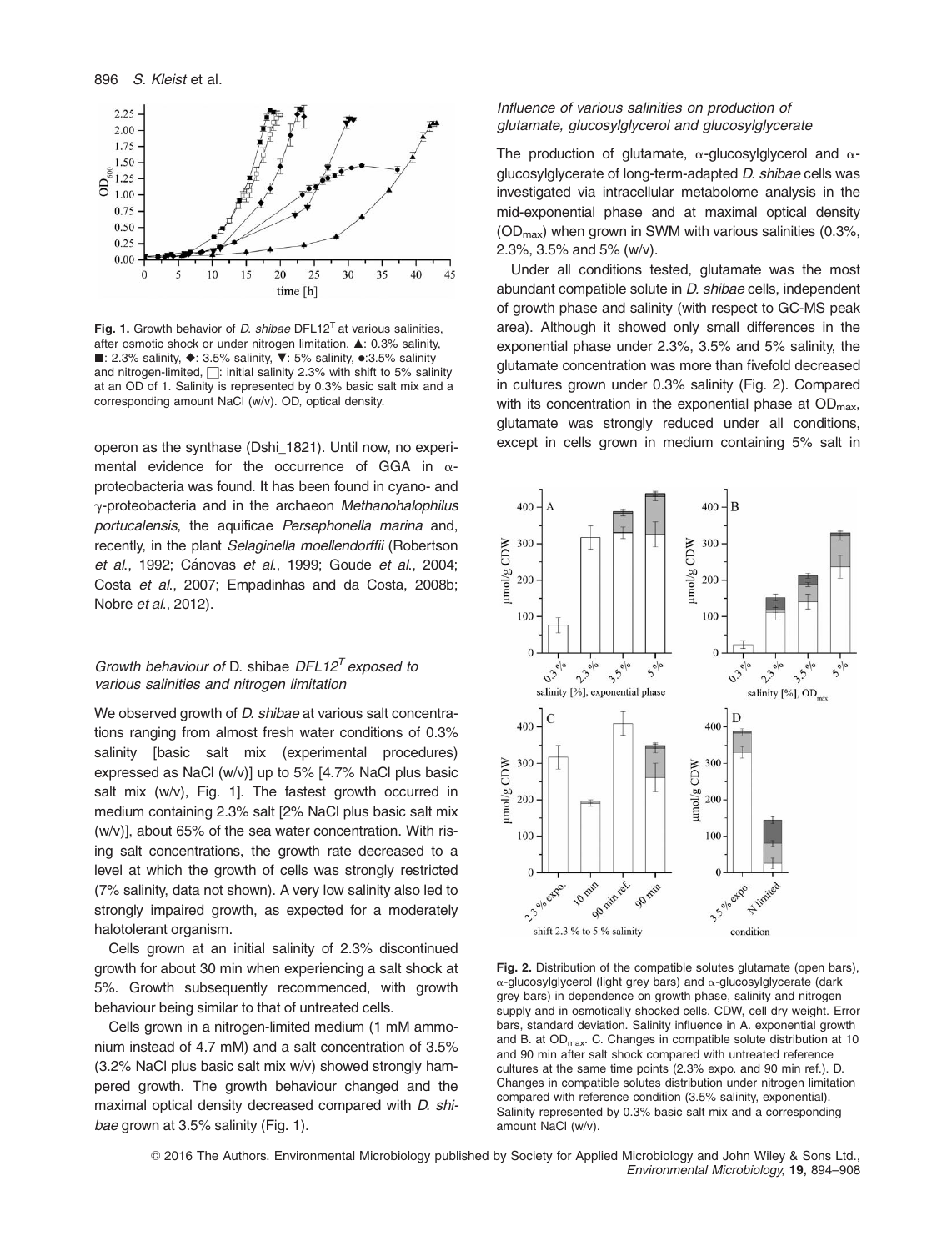which the effect was weak (Fig. 2). At 0.3% salinity, glutamate was the only compatible solute detected.

 $\alpha$ -Glucosylglycerol was first detected in cells grown under marine environmental conditions (3.5% salts) during the exponential phase. Its concentration increased with salinity and growth (Fig. 2).

In contrast,  $\alpha$ -glucosylglycerate seemed to be less dependent on salinity, compared with GG, but was strongly dependent on the growth phase. It was first detected in the transition state prior to the stationary phase (2.3% salinity) and in low but consistent amounts throughout cultivation in medium with 3.5% or 5% salinity (Fig. 2).

#### Response of compatible solute concentrations to salt shock and nitrogen limitation

D. shibae cells in the exponential phase were transferred from a low salt level (2.3%) to a high level (5%) and were then analyzed via GC-MS. GG, which was not present in the cells before transfer, was detected just 10 min after the shock, whereas the glutamate content decreased by about 30%. The concentration of GG increased constantly during the following 80 min, whereas GG was not detectable in the parallel reference cultures grown at a salt concentration of 2.3% (Fig. 2). During progressive growth, glutamate retained its low level and little GGA was detected.

Cells grown under nitrogen limitation (salinity 3.5%, ammonium: 1 mM) contained a significantly larger amount (259-fold change) of GGA compared with all other conditions tested. In these cells, GGA represented the most abundant substance under these conditions. Whereas the GG concentration was comparable to the reference condition (3.5 salinity, exponential phase), the concentration of glutamate decreased more than 15-fold under nitrogen limitation (Fig. 2).

#### Metabolome analysis

The concentration of 55 identified metabolites was monitored under the described conditions. A complete list of the detected metabolites and their fold changes (reference state: exponential phase and  $OD_{max}$  at 3.5% salinity) throughout the experiments is available in the supporting information (Supporting Information Table S1). A hierarchical cluster analysis resulted in four clusters (Fig. 3). Cluster I comprises the exponential and  $OD_{\text{max}}$  at 0.3% salt. Cluster II comprises the three conditions:  $OD_{\text{max}}$  of cultures at 2.3% and 3.5% salinity and nitrogen limitation. Cluster III consists of the three conditions: 5% salt (exponential and  $OD_{\text{max}}$ ) and 90 min after salt shock. Finally, cluster IV includes the four conditions: exponential phase of cultures at 2.3% and 3.5% salinity, 10 min after salt shock and the 90 min reference culture (Fig. 3). Overall,



Fig. 3. Cluster analysis based on metabolite concentrations using Pearson correlation (TIGRMeV4 (Saeed et al., 2003). [Colour figure can be viewed at wileyonlinelibrary.com]

only slight metabolic differences are seen between the moderate salt concentrations of 2.3% and 3.5%. The more extreme conditions of 0.3% and 5% salinity are clearly separated and thus indicate that distinct adaptation processes are needed.

D. shibae cells grown at 0.3% salinity showed a very low content of amino acids under exponential growth (fold change 0.89–0.04); this was less distinct at  $OD_{\text{max}}$ , compared with the reference conditions (Supporting Information Table S1). Otherwise, remarkable amounts of putrescine (fold change 17.91) and the two lipid metabolism intermediates glycerol-3-phosphate (fold change 8.07) and 11-octadecenoate (fold change 3.53) were detected.

Nitrogen-limited cells showed a strongly reduced pool of nitrogen-containing substances, with the exception of tyrosine, which was found to be increased (Supporting Information Table S1).

Further observed metabolic changes were unremarkable in the context of salinity and are therefore only discussed to a limited extent in the following.

#### Cell response to salt shock at the transcriptional level

To understand the adaptation process of D. shibae during salt shock, a whole genome RNA-Seq analysis was performed. In this analysis, 3873 gene transcripts (coverage of 91.3%) were detected of which 1159 genes encoded hypothetical proteins (Wagner-Döbler et al., 2010). At 10 min and 90 min after salt shock, 382 and 113 transcripts were regulated with a  $log<sub>2</sub>$  ratio greater or less than  $\pm 2$  respectively (Supporting Information Table S2).

The upregulation of 42% of the genes of the 153 kb chromid at 10 min after the salt shock (Table 1) was conspicuous. Even 90 min after the shock, approximately 23%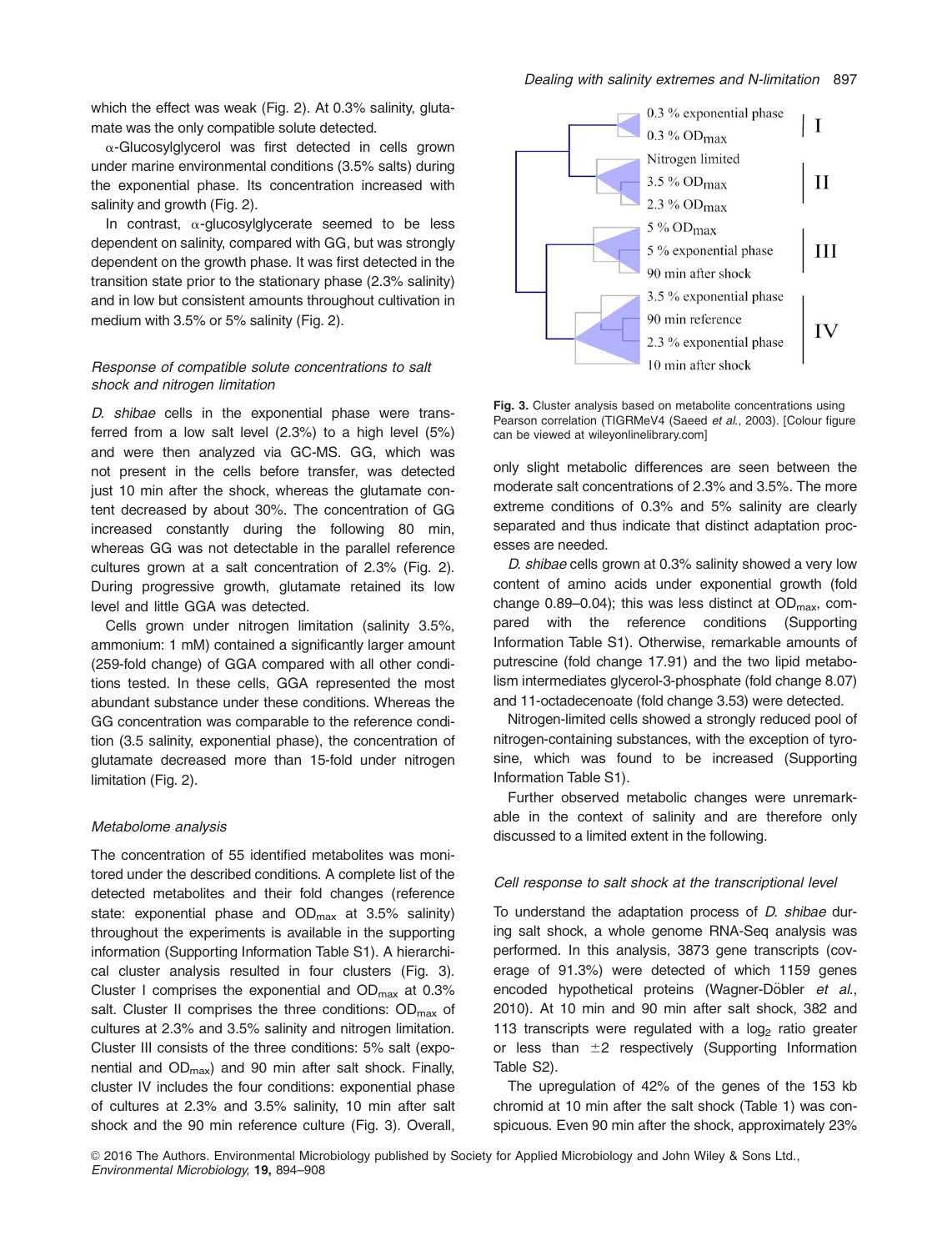Table 1. Number of upregulated and downregulated genes (cutoff:  $log<sub>2</sub>$  ratio of  $\pm 2$ ) 10 and 90 min after the salt shock.

|                | upregulated      |    | downregulated |                                    | % regulated |     |
|----------------|------------------|----|---------------|------------------------------------|-------------|-----|
| Location       | $10 \text{ min}$ |    |               | 90 min 10 min 90 min 10 min 90 min |             |     |
| Chromosome     | 172              | 21 | 100           | 73                                 | 8.1         | 2.8 |
| Plasmid 191 kb | 18               | 1  | З             | 1                                  | 10.8        | 1.1 |
| Chromid 153 kb | 57               | 13 |               |                                    | 41.9        | 9.6 |
| Plasmid 126 kb | 12               |    |               |                                    | 17.1        |     |
| Plasmid 86 kb  | 2                |    | 3             |                                    | 8.5         |     |
| Chromid 72 kb  | 15               |    | 1             |                                    | 26.2        | 6.6 |

of these genes were still upregulated. This indicates the essential role of the 153 kb chromid in the adaptation to higher salinity; the chromid carries the genes encoding GG biosynthesis, numerous transporters and channels and some hypothetical proteins. In contrast, the regulation of the genes of the chromosome and the other extrachromosomal elements decreased again or inverted during the adaptation process.

The short term response to salt shock includes the transcriptional upregulation of genes encoding general stress proteins (Table 2), uncharacterized transcriptional regulators and Dshi 3834, a signal transduction histidine kinase  $(log<sub>2</sub>$  fold-change 5.6), exchange systems such as transporters or channels (Table 2), genes encoding enzymes for glucosylglycerol biosynthesis and the Entner–Doudoroff pathway (Table 2), plus several tRNAs' and ribosomal components such as 23S ribosomal RNA (Supporting Information Table S2).

The transcript levels of the genes that probably encode the enzymes for GGA formation were essentially the same after salt shock. Only Dshi\_1820 encoding the phosphatase was upregulated with a  $log<sub>2</sub>$ -ratio of 1.7 90 min after salt shock but was unregulated directly after the applied shock.

By 90 min after the salt shock, most transcriptional levels had returned to the pre-shock state or were inverted. Genes for GG biosynthesis and some transporters and channels were still upregulated. These genes are mainly located on the 153 and 72 kb chromids.

#### Comparative genomics study

We investigated the resistance strategy against salt stress of the Rhodobacteraceae family in general and compared it with that of D. shibae. In particular, we examined whether the formation of GG and GGA could be assigned to habitat: in this case, marine versus non-marine.

The obtained phylogenetic tree shows the general taxonomy of selected Rhodobacteraceae (Fig. 4; Munoz et al., 2011; Pujalte et al., 2014). The genus Oceanicola is noticeable because of its distribution within the tree and has previously been proposed for reclassification several times (Newton et al., 2010; Gifford et al., 2014; Luo and Moran, 2014; Luo et al., 2014).

With BLAST analyses, the sequence-based distinction between trehalose-6-phosphatase (EC 2.4.1.15) and glucosylglycerolphosphate synthase (2.4.1.213) proved to be difficult on the whole family level. However, a close look at the protein domain architecture of the gene in question plus its neighbours allowed this distinction (Fig. 5).

EC 2.4.1.213 function has been established for the Rhodobacteraceae Rhodovulum sulfidophilum DSM1374 (Severin et al., 1992). A BLAST sequence comparison of D. shibae Dshi 3832 and R. sulfidophilum TY12 RS01660 resulted in an E-value of 0.0, an identity of 70% and a coverage of 98%. Hence, the protein domain architecture is the same for the two investigated organisms. The operon architecture mentioned above and therefore probably biosynthesis of GG is unique to the marine Rhodobacteraceae tested (Fig. 4). With regard to the genomes of the nonmarine Rhodobacteraceae tested, only a predicted trehalosephosphate-UDP-glucosyltransferase (EC 2.4.1.15) function was found in a different genome context (Fig. 4). In all tested organisms either EC 2.4.1.213 in the mentioned genome context or EC 2.4.1.15 was found, but never both on the same genome.

As for GG biosynthesis, GGA synthesis genes were only determined in marine Rhodobacteraceae. Based on sequence similarities, a distribution of the corresponding operon was detected throughout the tree (Fig. 4). Marine Rhodobacteraceae, which consistently lacked both synthesis pathways, are members of the genera Labrenzia, Leisingera, Phaeobacter and Roseovarius. This indicates that the biosynthesis of GG and GGA are not essential for the marine lifestyle.

Overall, 41 organisms of the 135 organisms tested seem to be capable of GGA formation, 16 of GG formation and within these, nine organisms are capable of both.

Homologous genes to those involved in GG and GGA biosynthesis are found in marine and non-marine pseudomonades, in cyanobacteria, partly in plants, and in the case of GGA, also in the Archeae.

# Nitrogen sources used by D. shibae DFL12 $^T$

Phenotype MicroArray analyses showed a wide usage of inorganic nitrogen sources by D. shibae, which can however also employ organically fixed nitrogen. Out of the 95 tested nitrogen sources, 18 were positive. Respiration occurred with the inorganic substances ammonia, nitrate and urea, with the amino acids L- and D-alanine, L-aspartatic acid, L-glutamic acid and L-glutamine, with the nucleobases adenine, cytosine, guanosine and uracil and their degradation products allantoin, uric acid and xanthine and with glucuronamide, inosine and parabanic acid.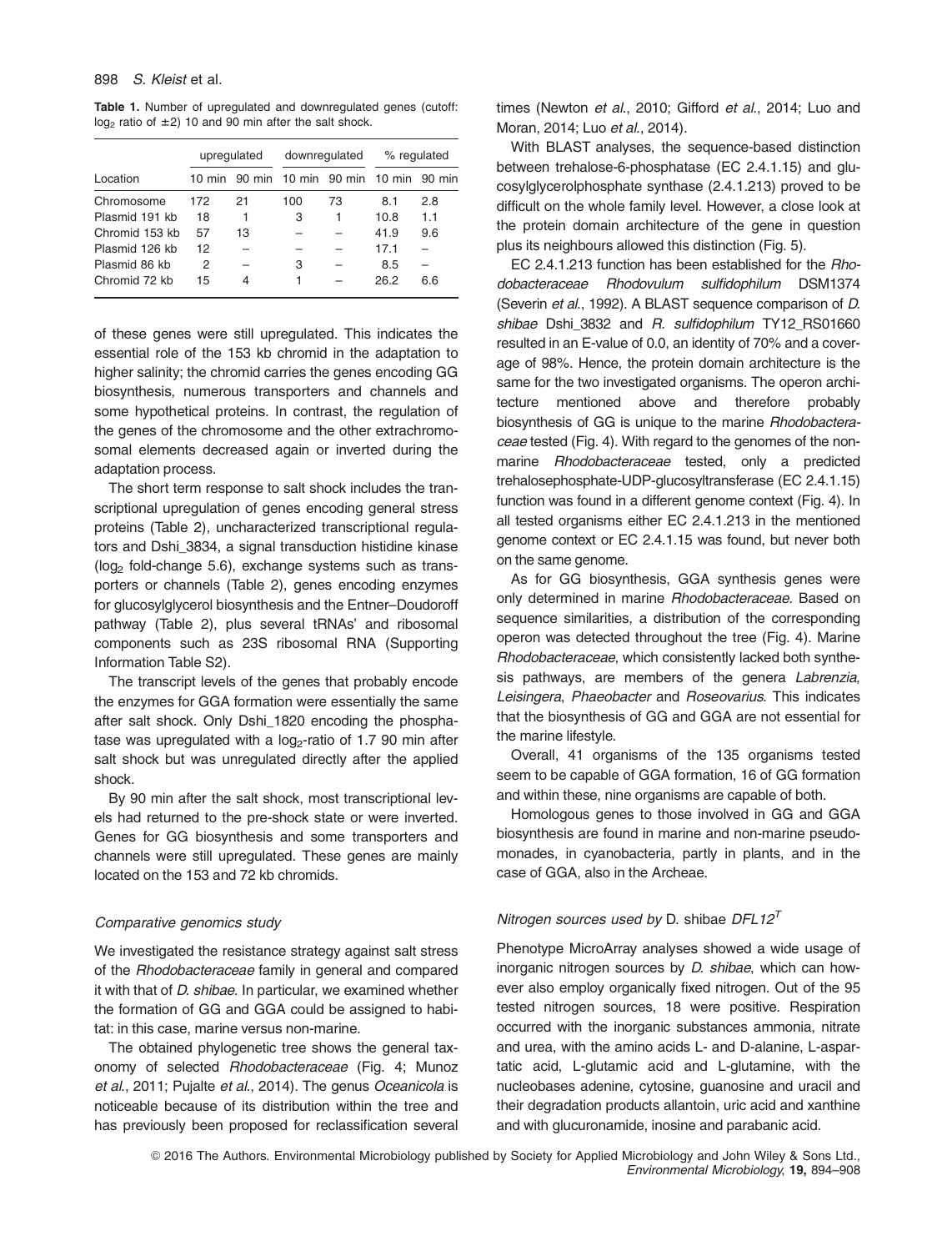Table 2. Selected gene transcripts of D. shibae with corresponding log2 fold-changes 10 and 90 min after the salt shock. Ratios were computed using an untreated culture.

|           |                                                                  |                                             | log <sub>2</sub> fold-change |                          |
|-----------|------------------------------------------------------------------|---------------------------------------------|------------------------------|--------------------------|
| Locus tag | Gene name                                                        | Product                                     | $10$ min                     | 90 min                   |
|           | Genes encoding general stress proteins                           |                                             |                              |                          |
| Dshi 0107 |                                                                  | Ferritin-like protein                       | 0.9                          | 2.7                      |
| Dshi 0169 |                                                                  | Putative glutathione S-transferase          | 4.0                          | 0.0                      |
| Dshi_0617 | clpB                                                             | Chaperone protein clpB                      | 1.8                          | 2.8                      |
| Dshi_2892 |                                                                  | Small heat shock (HSP20) protein            | 1.8                          | 4.9                      |
| Dshi_3839 |                                                                  | Ferroxidase                                 | 6.1                          | 1.2                      |
| Dshi_3912 |                                                                  | Ferroxidase                                 | 6.1                          | 0.9                      |
| Dshi_4184 |                                                                  | CsbD family protein                         | 9.8                          | 2.9                      |
|           | Genes encoding enzymes involved in glucosylglycerol biosynthesis |                                             |                              |                          |
| Dshi 0630 | glpD                                                             | Glycerol-3-phosphate dehydrogenase          | 6.0                          | 5.4                      |
| Dshi_1742 | gap1                                                             | Glyceraldehyde-3-phosphate dehydrogenase    | 5.4                          | $-2.0$                   |
| Dshi 3830 |                                                                  | Glycerol-3-phosphate dehydrogenase          | 4.8                          | 3.6                      |
| Dshi_3831 |                                                                  | Glucosylglycerol-3-phosphatase <sup>a</sup> | 4.7                          | 4.0                      |
| Dshi_3832 |                                                                  | Glucosylglycerol-phosphate synthase         | 5.1                          | 3.4                      |
|           | Genes encoding enzymes of the Entner-Doudoroff pathway           |                                             |                              |                          |
| Dshi_1682 | pgi                                                              | Glucose-6-phosphate isomerase               | 5.5                          | $-0.6$                   |
| Dshi_1683 |                                                                  | Putative 6-phosphogluconolactonase          | 5.7                          | $-1.5$                   |
| Dshi_1684 | zwf                                                              | Glucose-6-phosphate 1-dehydrogenase         | 3.1                          | $-0.7$                   |
| Dshi_1768 | eda                                                              | KHG/KDPG aldolase                           | 3.6                          | 0.2                      |
| Dshi_1769 | edd                                                              | Phosphogluconate dehydratase                | 3.9                          | $-0.3$                   |
|           | Genes encoding transporters or channels <sup>b</sup>             |                                             |                              |                          |
| Dshi 0144 | amtB                                                             | Ammonium transporter                        | d                            |                          |
| Dshi_0743 | mscS                                                             | MscS mechano sensitive ion channel protein  | d                            |                          |
| Dshi_3001 | dctM2                                                            | TRAP dicarboxylate transporter subunit DctM | 3.3                          | 0.2                      |
| Dshi_3036 |                                                                  | Efflux transporter                          | 3.6                          | $-0.2$                   |
| Dshi_3884 |                                                                  | Multi-anti-extrusion protein MatE           | d                            | $\overline{\phantom{m}}$ |
| Dshi_3897 |                                                                  | MgtC/SapB transporter                       | d                            | d                        |
| Dshi_3902 |                                                                  | RND family efflux transporter MFP subunit   | d                            |                          |
| Dshi_3905 |                                                                  | MscS mechano sensitive ion channel          | 5.0                          | 0.6                      |
| Dshi_3906 |                                                                  | SSS family solute/sodium (Na+) symporter    | 7.1                          | $-0.2$                   |
| Dshi_3907 |                                                                  | Sodium/calcium exchanger membrane region    | 5.1                          | 1.1                      |
| Dshi_3913 |                                                                  | TrkA domain-containing protein              | 3.6                          | 0.6                      |
| Dshi_3914 |                                                                  | Cation transporter                          | d                            | 1.6                      |
| Dshi_3922 |                                                                  | Transport protein, putative                 | 5.7                          | 1.7                      |
| Dshi_4182 |                                                                  | MscS mechano sensitive ion channel          | d                            |                          |

a. Primary annotation: sucrose-6F-phosphate phosphohydrolase.

b. Only transcripts with a fold change  $\geq$ 3 are shown or "d" transcripts only reliably detected under shock conditions (threshold: expression value 4).

#### Discussion

#### D. shibae  $DFL12<sup>T</sup>$  can grow in a wide range of salinities

In SWM, we could show that *D. shibae* DFL12<sup>T</sup> grows in a wide salinity range between 0.3% and 5% [0.3% corresponds to basic salt mix (experimental procedures) expressed as NaCl and 5% consists of basic salt mix and 4.7% NaCl (w/v; Fig. 1)] but is strongly hampered at 7% salt (data not shown). In the literature, a minimal requirement of 1% salinity and good growth up to a salinity of 7% has been reported for the growth of D. shibae in a complex medium (Biebl et al., 2005). The latter complex medium contains yeast extract, which is known to include the component glycine betaine, a strong osmolyte (Dulaney et al., 1968; Empadinhas and da Costa, 2008a), which can probably be imported by *D. shibae* as shown for other organisms (Csonka, 1989); this might be an explanation for the increased salt tolerance reported. Hence, the finding that D. shibae is able to grow almost under freshwater conditions was unexpected. A similar result has been published for other moderately halotolerant organisms (Hagemann, 2011).

A striking result of the analysis is the comparably moderate effect of salt shock on growth (Fig. 1). The short interruption of growth is probably a result of in-streaming sodium ions, which are known to affect the metabolism strongly (Hagemann, 2011). After salt shock, sodium ions are actively replaced by the less harmful potassium ions, as has often been shown for other bacteria (Reed et al., 1985; Roeßler and Müller, 2001). This is probably the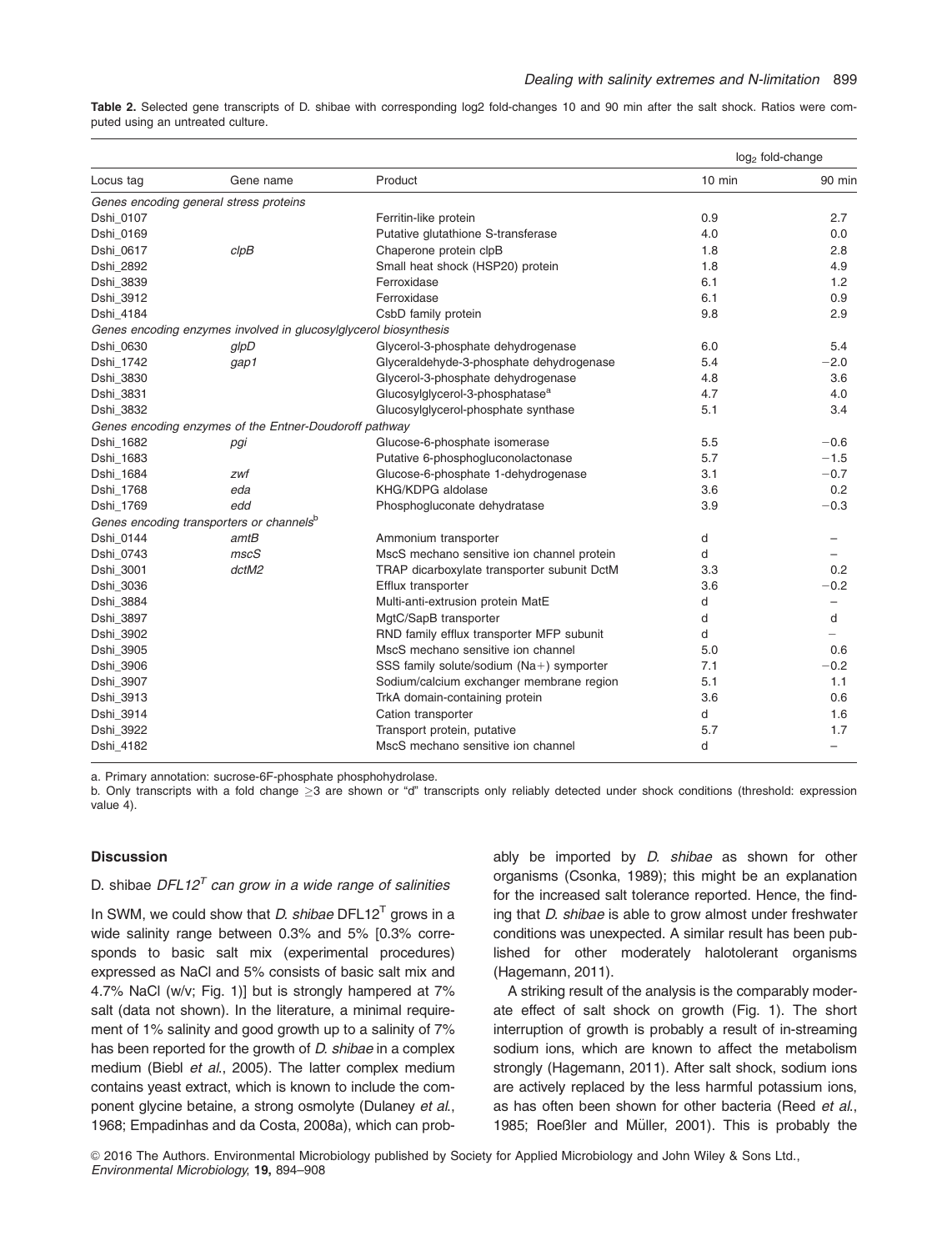

Fig. 4. Consensus 16S rRNA distance tree combined with maximum likelihood tree of 64 Rhodobacteraceae organisms for marine (black), non-marine (green) and unknown (grey) habitats rooted with seven sister family members as outgroup. Glucosylglycerol synthesis pathway is marked as completely detected if either HMM or BLAST hit candidate for *D. shibae* operon Dshi\_3830 and for Dshi\_3831, Dshi\_3832 (EC<br>2.4.1.213) were found with an *E*-value better than 10<sup>–60</sup> and an identity higher than 5 same domains as the query proteins (.). Organisms having only a hit candidate for Dshi\_3832 (EC 2.4.1.213) with an E-value better than  $10^{-3}$  and an identity higher than 30% but with a different operon protein architecture containing a trehalosephosphatase domain were marked as mainly EC 2.4.1.15-type (). Hits with several protein domain architectures or non assignable gene order in case of draft genomes are shown with dashed open circles (O).\r\nRhodobacteraceae possessing genes with better similarity than an E-value of 10<sup>-60</sup> and an identity higher than 50% with respect to D. shibae Dshi\_1820 and Dshi\_1821 were tagged as being capable of glucosylglycerate synthesis (A).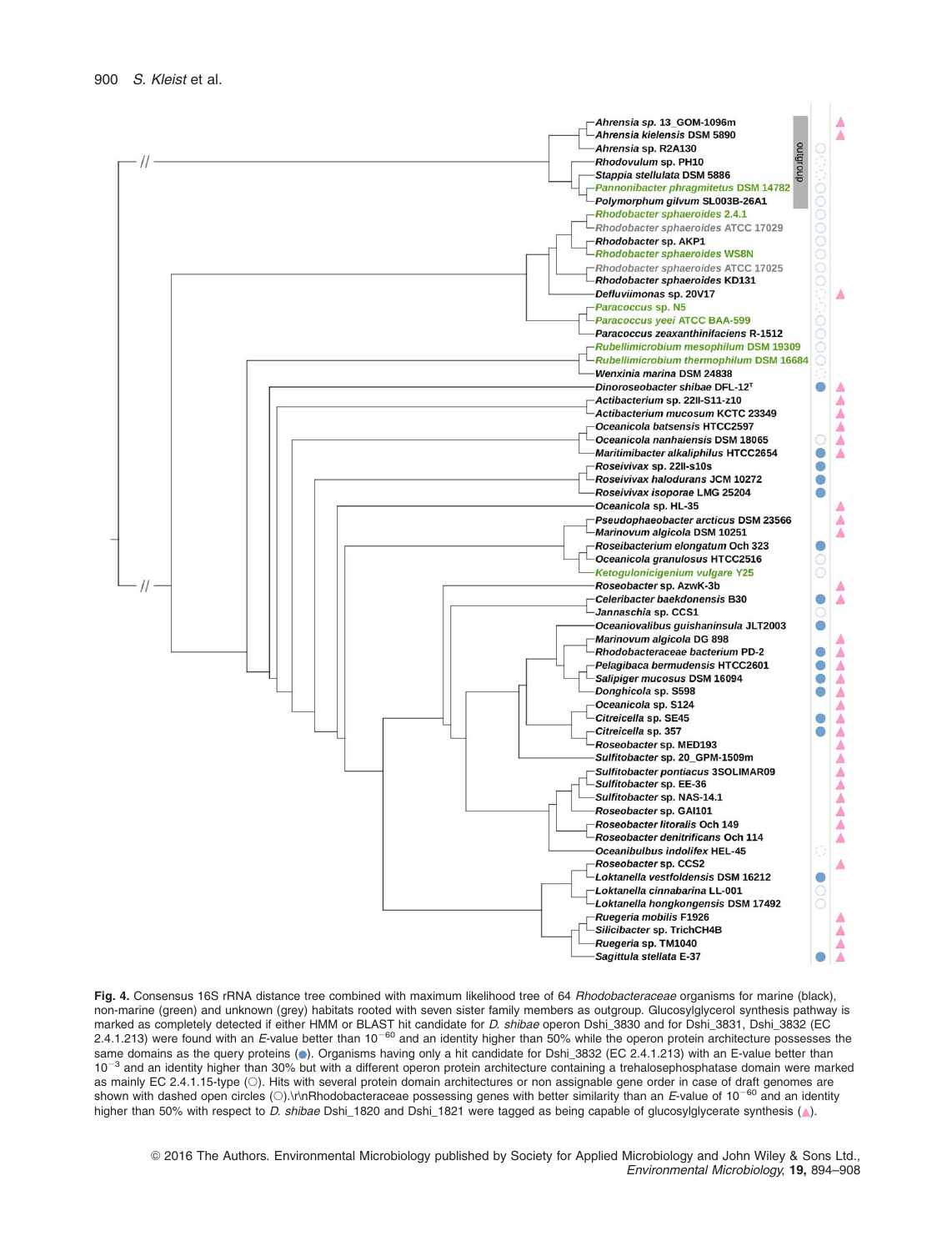[n]

EC 2.4.1.15

 $In+$ 

#### PaaX family signal<br>peptide NAD Gly3P dh N **rado lating**<br>transcriptional regulato NAD\_Gly3P\_dh\_C S6PP Glyco transf 20 PLD<sub>C</sub> dshi 3828 dshi 3830 dshi 3831 dshi 3832 dshi 3829  $dshi$  3833 EC 2.4.1.213 b) trehalosephosphatase-type: trabalgee phosphatase others/regulator Glyco transf 20 others/transporte

#### a) Dinoroseobacter shibae DFL-12<sup>T</sup>-type:

 $[n-2]$ 



 $[n-1]$ 

same for *D. shibae*. After its successful rearrangement of ions, replication is possible once again, although proteomic adaptation has not yet finished and the GG concentration has not yet reached its final level at this time point.

#### Different and special compatible solutes in dependence of salinity and nitrogen supply

Using conditions comparable to brackish water [0.3%– 2.3% salinity; 2.3% consists of 0.3% basic salt mix plus 2% NaCl (w/v)], the data presented here indicate that different counter-ions for cations are used to maintain the cellular turgor pressure of D. shibae. In particular, glutamate is used as the first choice counter-ion, providing that a surplus of nutrients is available. However, the nitrogenlimitation experiment indicates that GGA is an essential and adequate substituent for the nitrogen-containing glutamate under these conditions. A similar nitrogen dependence has been shown for the soil bacterium Erwinia chrysanthemi and for several cyanobacteria (Kollman et al., 1979; Goude et al., 2004; Klähn et al., 2010b), whereas other organisms are not known to use GGA as a compatible solute at all (Robertson et al., 1992; Cánovas et al., 1999). By using GGA, D. shibae maintains cellular turgor pressure, which guarantees not only survival, but also growth, although to a lesser extent (Fig. 1). The marine environment is a nitrogen-poor environment for non-N2-fixing bacteria (Vitousek and Howarth, 1991; Rivkin and Anderson, 1997). As shown in the Phenotype

MicroArray experiment, D. shibae can utilize amino acids and nucleobases as a nitrogen source. To a certain extent, the algae-associated *D. shibae* certainly relies on such organic nitrogen sources that are released during a collapse of algal blooms (Baines and Pace, 1991) or on direct exchange during its symbiosis with algae (Wagner-Döbler et al., 2010; Wang et al., 2014). Nevertheless, a nitrogenindependent strategy for osmoregulation is a strong advantage for survival. Without the capability of forming GGA, D. shibae would probably not be able to replicate or even to survive in its natural saline environment with nitrogen limitation. This shows the complexity of the interplay of several parameters, such as environmental factors, nutrients and stress tolerance. Only a few studies have investigated such interactions; for instance, a reduced temperature sensitivity of the marine bacterium Halomonas hydrothermalis has been shown during iron starvation (Harrison et al., 2015) and a certain minimum salinity promotes growth rate under low temperatures and high hydrostatic pressures in further Halomonas strains (Kaye and Baross, 2004).

When a certain threshold value of salt is reached, additional compatible solutes other than glutamate are needed. Hence, GG is formed by *D. shibae*. The accessory osmolyte GG leads to an improved salt tolerance as previously shown, for example, for Synechocystis sp. PCC 6803 and its  $\triangle ggpS$  mutant. The loss of  $ggpS$  leads to reduced salt tolerance of around 40% (Ferjani et al., 2003). Even the salt tolerance of Arabidopsis thaliana can be improved by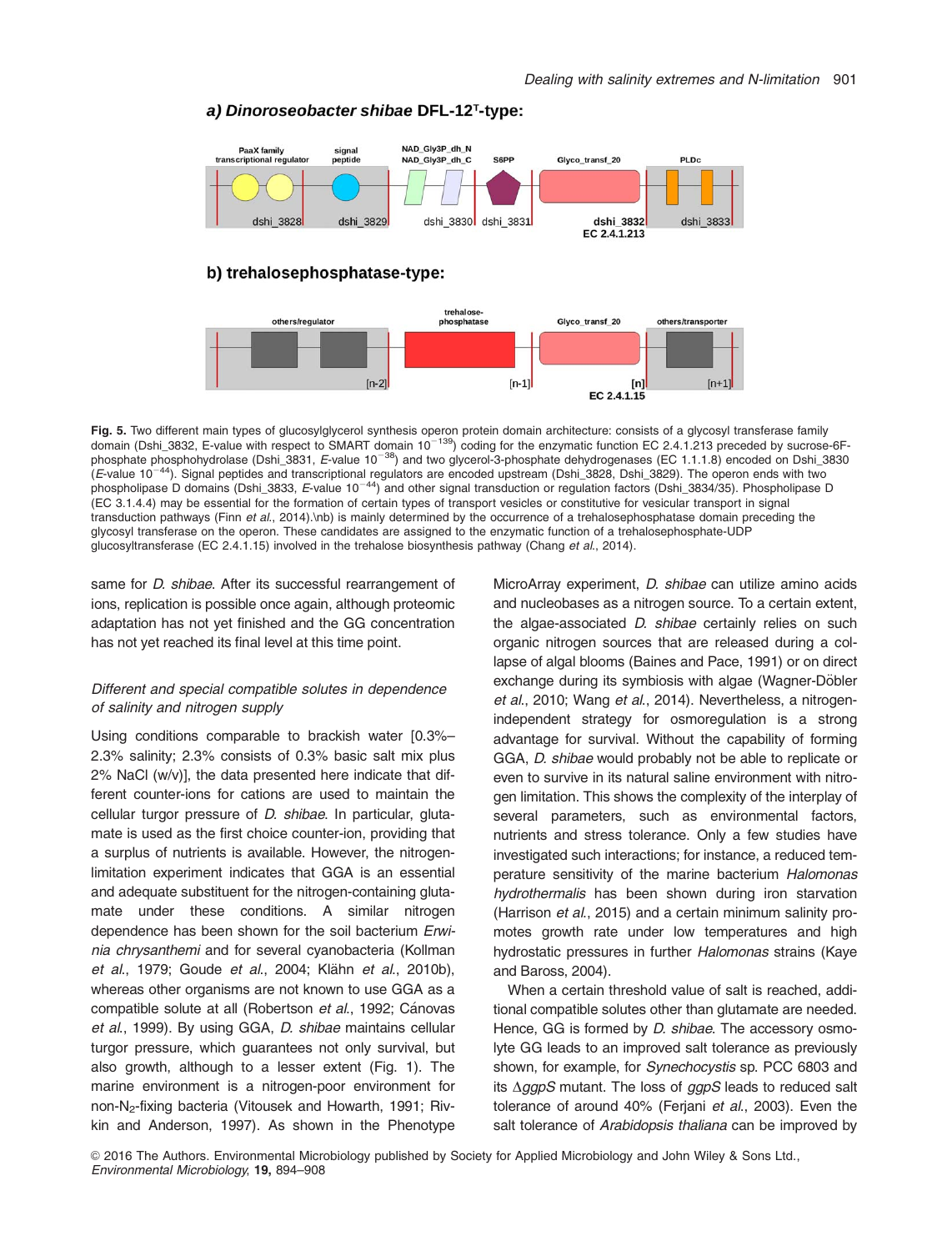transferring a ggpPS gene into its genome (Klähn et al., 2009). Moreover, two organisms of the bacterial genus Stenotrophomonas show different salt tolerance depending on their ability to form GG (Roder et al., 2005).

Overall, our data allow us to estimate the share of compatible solutes of the cell dry weight: under low salt conditions, the sum of glutamate, GG and GGA is 1.1 and, under high salt, the amount is 7.6% of the cell dry weight. For the non-marine E. coli, the percentage for the total soluble pool was reported to be 2.9% of cell dry weight (Neidhardt and Umbarger, 1996).

#### Metabolic response to salt shock

GG is formed just 10 min after salt shock (Fig. 3) and, concomitantly, transcripts for glucosylglycerol-phosphate synthase (GgpS) and glucosylglycerol 3-phosphatase (GgpP) are strongly upregulated at 10 min and even up to 90 min after salt shock (Table 2). However, an exclusive production of GG by induced enzymes, 10 min after salt shock, is excluded. Laass et al. have investigated the transcriptome and proteome of *D. shibae* during the transition from oxygen to nitrate respiration. In this study, *D. shibae* was shifted to anaerobic conditions, with the first essential enzymes for denitrification being detected after at least 30 min (Laass et al., 2014). An immediate GG formation attributable to osmotic shock has also been reported before for Synechocystis sp. PCC 6803 (Hagemann and Erdmann, 1994) in which a basal level of GgpS has subsequently been detected (Marin et al., 2002). Currently, GgpS and GgpP are known to become activated in direct correlation to ion strength, although some ions are more efficient activators than others (Hagemann and Erdmann, 1994; Schoor et al., 1999). Interestingly, the activation of GG formation by ions is reported for the freshwater organism Synechocystis and, as our data has indicated, probably for *D. shibae*, but not for the marine cyanobacterium Synechococcus, which obviously maintains a different regulation strategy (Engelbrecht et al., 1999; Empadinhas and da Costa, 2008a).

#### Growth phase dependence of GGA formation

As protein biosynthesis is strongly reduced at  $OD_{\text{max}}$ , the requirement of the usually indispensable glutamate as the nitrogen donor for amino acid biosynthesis and as a protein component is much smaller. Nevertheless, a sufficient turgor pressure must be maintained. Therefore, *D. shibae* is compelled to replace glutamate, a process performed by GGA and additional GG (Fig. 2). However, the balance between GG and GGA is directly dependent on the salinity of the medium. GGA accumulation is strongest under moderate salt conditions. In the exponential phase, however, glutamate is exclusively used as a compatible solute.

An increased concentration of GGA in the stationary phase has also been reported for Halomonas elongata (Cánovas et al., 1999). In E. chrysanthemi 3937, GGA becomes the most abundant osmolyte in stationary phase but its concentration continuously increases throughout growth (Goude et al., 2004). Such an accumulation of osmotically active substances during the transition into stationary growth has also been reported for trehalose in E. coli (Hengge-Aronis et al., 1991), which uses the disaccharide as an osmolyte (Giæver et al., 1988). However, in this case the function of trehalose as a storage compound has to be considered.

#### Further metabolic responses

An unexpected and interesting result of this study is the highly increased level of putrescine in D. shibae cells cultivated in low-salt medium [0.3% salts (Supporting Information Table S1)]. Polyamines such as putrescine, spermidine or spermine are known to be used to stabilize negatively charged macromolecules such as DNA, tRNA and ribosomes, partly as a replacement for the cation  $Mg^{2+}$ (Ohtaka and Uchida, 1963; Tabor and Tabor, 1976; Bachrach, 2005), and to influence interactions between proteins and nucleic acid (Record Jr et al., 1998). Under low osmolarity conditions, E. coli also exhibits an increased putrescine concentration (Munro and Bell, 1973). In Pasteurella tularensis, polyamine content has been reported to be reduced with increasing medium osmolarity (Mager, 1955). The balance between  $K^+$ -ions and putrescine<sup>2+</sup>-ions in E. coli, has been shown to play a major role in the interaction of the *lac* repressor-lac operator (Capp et al., 1996). The small osmopressure at 0.3% salinity leads to a lower intracellular salt concentration and, possibly, putrescine partly takes the role of  $K^+$  and Mg<sup>2+</sup>. Thus, putrescine is accumulated to guarantee the functionality of macromolecules and their interactions. In addition, putrescine might also be used as a nitrogen-store. D. shibae has several enzymes with an aminotransferase class III domain and is therefore probably able to regenerate glutamate quickly by a transfer of an amino group to 2-oxoglutarate. In the case of a rapid change of salinity, glutamate would immediately be available for osmotic adjustment and as a nitrogen donor.

Under close-to-freshwater conditions, the high concentration of the fatty acid vaccenic acid in combination with 3 phosphoglycerol is notable (Supporting Information Table S1). Possibly, some adaptations of the cell membrane are necessary under these conditions and might be achieved by changes in the lipid or phospholipid composition. Further analyses of cell wall or lipid composition are needed but this is beyond the scope of our current study.

Additional metabolic regulations occur and are explained more easily. At 10 min after salt shock, charged molecules such as amino acids probably accumulate to counteract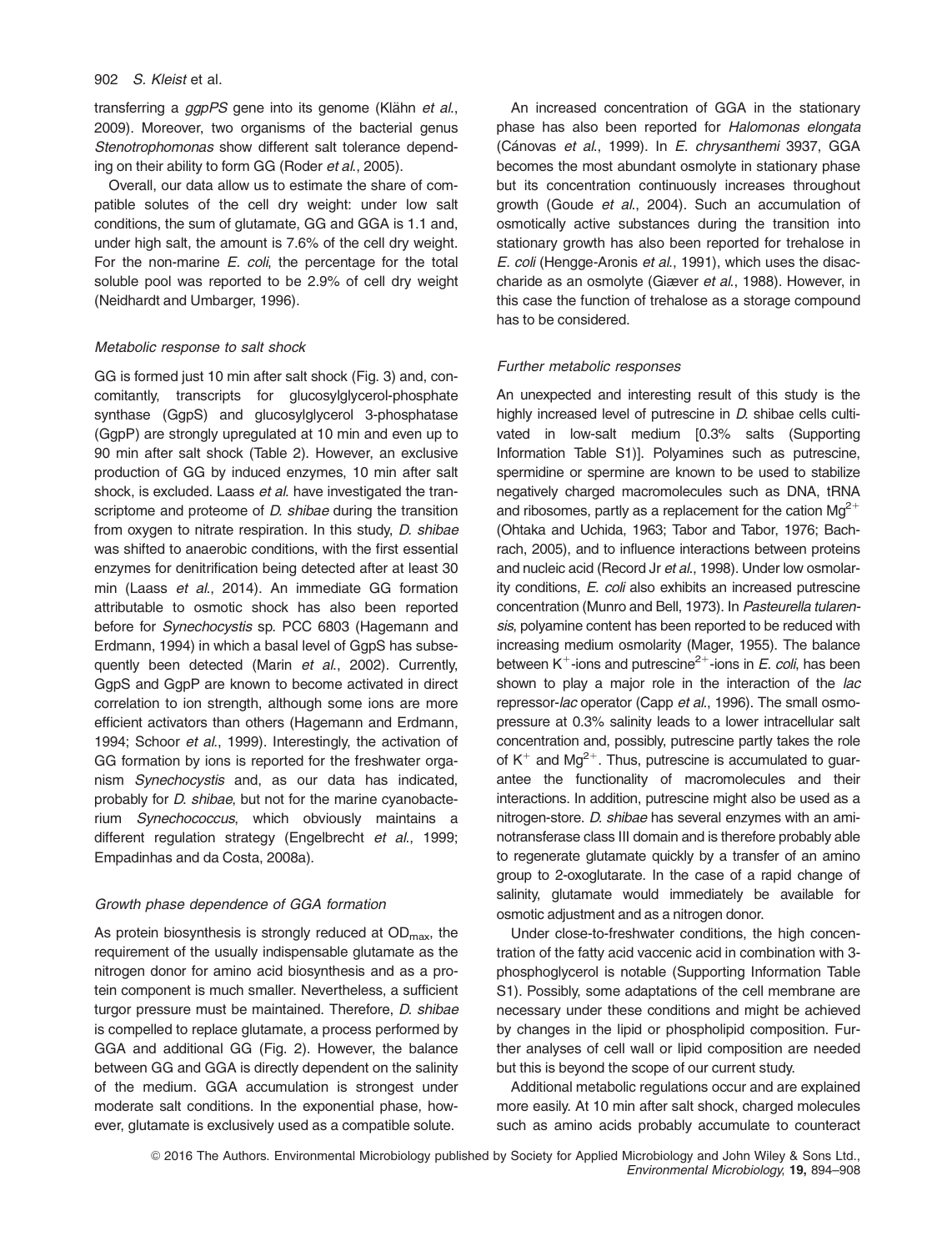the in-streaming ions and because of a temporarily strongly affected metabolism. Glycerol-3-phosphate is also upregulated (twofold) directly after salt shock (Supporting Information Table S1). This compound is needed for the synthesis of GG. Almost the same results have been observed at 90 min after the shock, but to a smaller extent.

As expected, nitrogen-limited cultures show a strong reduction of nitrogen-containing substances (Supporting Information Table S1). In general, the concentrations of most metabolites are decreased once OD<sub>max</sub> is reached, indicating a disrupted metabolism.

#### Transcriptional response to salt shock

The transcriptional analysis of *D. shibae* after salt shock has revealed the immensely important role of the 153 kb chromid in osmoregulation: 42% of the chromid genes are upregulated at 10 min after salt shock and 23% of these genes are still upregulated at 90 min after the shock. The chromid carries numerous genes for transporters and channels, the genes for GG biosynthesis (Dshi\_3830- 3832) and a few regulated genes encoding hypothetical proteins. Furthermore, the histidine kinase located on the 153 kb chromid is regulated by a  $log<sub>2</sub>$  fold-change of 5.6 at 10 min after the shock and of 2.7 at 90 min after the shock. In Synechocystis sp. PCC 6803, histidine kinases are known to regulate the expression of many salt-inducible genes (Marin et al., 2003). Our data show that the 153 kb chromid is essential for survival of D. shibae in the marine environment.

As expected, the genes for GG biosynthesis, namely GG-phosphate synthase and GG-3-phosphatase, are strongly upregulated immediately after salt shock, as are the genes encoding enzymes for the synthesis of glyceraldehyde-3-phosphate and glycerol-3-phosphate (Table 2). Glyceraldehyde-3-phosphate is the precursor for glycerol-3-phosphate, which is directly utilized for GG biosynthesis. As succinate was used as the sole carbon source in this study, an upregulation of gluconeogenesis would be expected in order to increase the formation of the GG precursor glucose. However, only the enzymes of the Entner-Doudoroff pathway were upregulated. This pathway consumes glucose, but produces glyceraldehyde-3 phosphate, which can be re-utilized for glucose or glycerol-3-phosphate formation. Because of the upregulation of the Entner–Doudoroff pathway, a production cycle for the educts of GG seems to be present. Transcriptional regulations has also been seen in the metabolome data, as glucose (fold-change 5.2) and glycerol-3-phosphate (foldchange 2.1) are both found to be increased 90 min after salt shock (Supporting Information Table S1).

Unlike GG, GGA formation seems to be independent of the applied salt stress, as only glucosyl-3 phosphoglycerate phosphatase is exclusively upregulated

90 min after salt shock. Hence, this regulation does not seem to be salt-dependent and is instead a secondary effect, a notion additionally supported by the low GGA concentration detected 90 min after the applied shock (Fig. 2).

Furthermore, at least five genes encoding known general stress proteins are upregulated throughout the experiment (Table 2). The two chaperons clpB (Dshi\_0617) and the gene encoding the small heat shock (HSP20) protein (Dshi\_2892) remain increased at 90 min after salt shock. As chaperons assist in the correct folding of proteins or mediate the disaggregation of stressdamaged proteins (Parsell et al., 1994), they are common stress responses, including osmotic stress. Further chaperons of D. shibae are not strongly regulated, but have generally high transcriptional levels (e.g. groEL, dnaJ and dnaK, Supporting Information Table S2).

The most strongly represented salt-specific regulations in D. shibae concern transporters and channels (Supporting Information Table S2), in particular 10 min after the salt shock. Notably, transcripts of mechanosensitive channels (Dshi\_0743, Dshi\_3905, Dshi\_4182), proteins of the family solute/sodium symporter (Dshi\_3906, Dshi\_3914) and the transcript of the multi-anti-extrusion protein MatE (Dshi\_3884) were strongly upregulated or reliably detected under shock conditions only (Table 2). Here, the cells react to the rapidly changed conditions by, for example, water efflux, changed turgor pressure and ion concentrations. The transcriptional response to an osmotic shock has been investigated in several organisms, such as Bacillus subtilis, E. coli and Synechocystis sp. PCC 6803, in which the crucial role of transporters has been shown (Roeßler and Müller, 2001; Marin et al., 2004; Fulda et al., 2006; Hahne et al., 2010)

An upregulation of t-RNAs has been observed, which implies the expected increase in protein biosynthesis during the adaptation process (Supporting Information Table S2).

### D. shibae confronts saline environment – a model for Rhodobacteraceae?

As our study has shown, both GG and GGA play an essential role as compatible solutes in marine habitats, for D. shibae and for organisms of the same strategy-type. GG predominantly counteracts varying salt concentrations and the synthesis of GGA guarantees the maintenance of a moderate turgor pressure under nitrogen limitation, which is typical for the marine-conditioned lifestyle. With respect to marine conditions, adaptation strategies for osmoregulation must have evolved not only once in the family of Rhodobacteraceae. As not all analysed Rhodobacteraceae genomes possess the capability of forming GG and/or GGA, the production of other osmolytes such as carnitine, trehalose or ectoine is required to cope with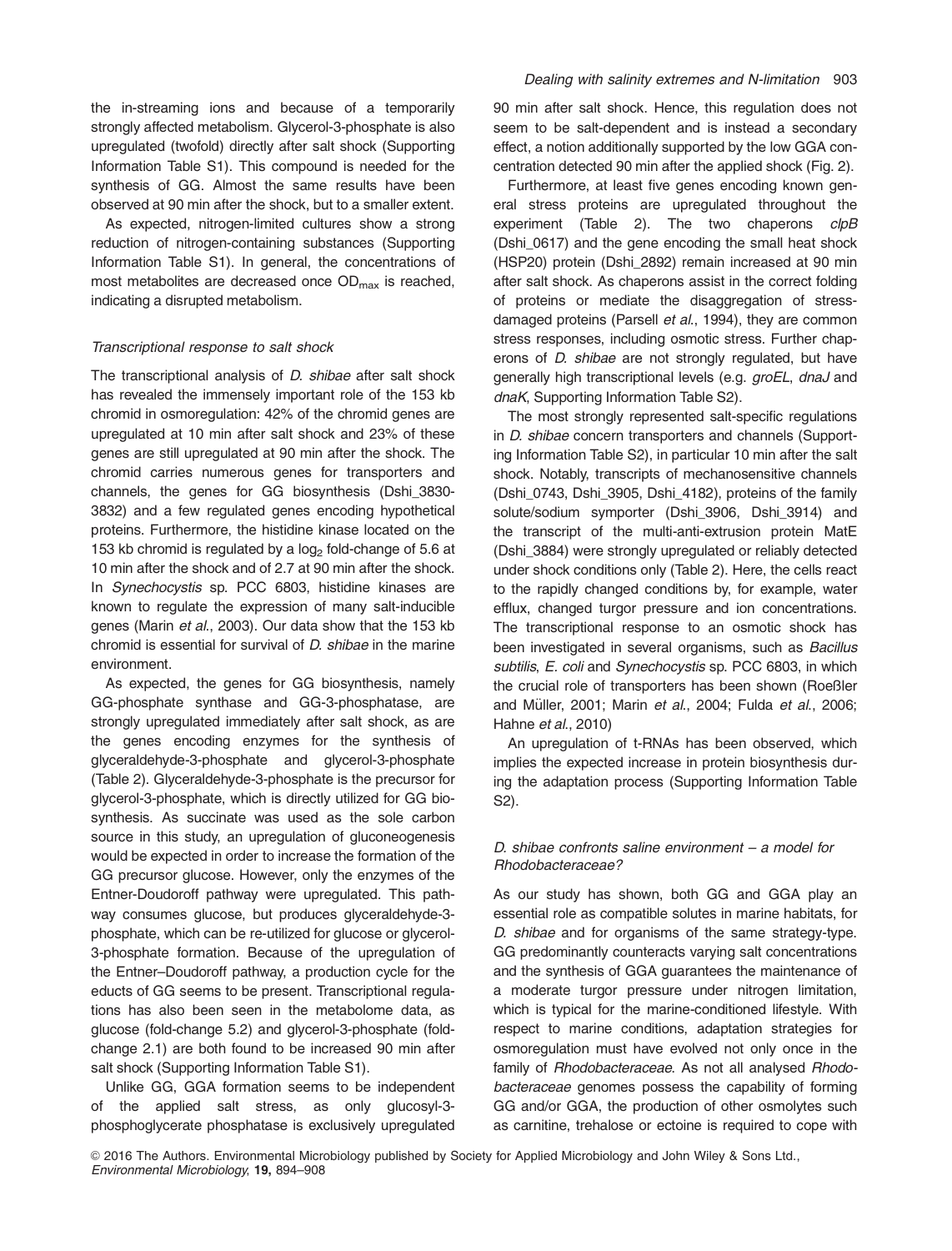their saline environment. Hence, GG and GGA have been confirmed in their role as osmolytes and provide an additional strategy for confronting saline habitats to those previously known.

In summary, the strategy that *D. shibae* uses to cope with salinity and/or with nitrogen limitation is typical for particular groups within the Rhodobacteraceae but does not represent the archetype for the whole family. Nevertheless, the distinct limitation of GG and GGA formation with regard to the marine habitat has been shown. Most probably, the evolutionary genesis of GG and GGA was not from marine Rhodobacteraceae, as other phylogenetic groups such as the pseudomonades and some remotely related cyanobacteria possess also the genes examined in this study.

#### Conclusion

D. shibae DFL12<sup>T</sup> is ideally prepared for dealing with its environment including salinity changes and nitrogen limitation. The organism uses glutamate,  $\alpha$ -glucosylglycerol,  $\alpha$ glucosylglycerate and putrescine to confront osmotic stress. Putrescine is used under hypo-osmotic conditions to protect macromolecules and guarantee their functionality. Glutamate is the first-choice solute for osmoregulation and, under more challenging salt concentrations GG is used additionally. GGA, which has been found here for the first time within the  $\alpha$ -proteobacteria, is used as a replacement of glutamate and is linked to special circumstances as indicated by the nitrogen-limitation experiment and the dependence on growth phase. Transcriptome analysis of D. shibae cells after salt shock has highlighted the essential role of the 153 kb chromid in the adaptation to changing salinity. Comparative genomics analysis has revealed that the formation of the compatible solutes GG and GGA is limited to the marine environment within the Rhodobacteraceae family.

#### Experimental procedures

#### Cultivation conditions and sampling time points

D. shibae  $DFL12<sup>T</sup>$  was cultivated in defined salt water minimal medium (SWM, (Zech et al., 2009) with 16.9 mM succinate as the sole carbon source and 4.7 mM ammonium as the nitrogen source under all conditions. Minimal salinity was 0.3% [expressed as NaCl (w/v) because of the necessary buffer substances and called basic salt mix  $4.0$  g NaSO<sub>4</sub>, 0.2 g  $KH<sub>2</sub>PO<sub>4</sub>$ , 0.25 g NH<sub>4</sub>Cl, 20.0 g NaCl, 0.19 g NaHCO<sub>3</sub>, 3.0 g  $MgCl<sub>2</sub> 6H<sub>2</sub>O$ , 0.5 g KCl and 0.25 g CaCl<sub>2</sub> 2H<sub>2</sub>O per litre medium]. Generally, salinity was regulated by adding a 166.75 g/L NaCl-solution to the basic salt mix up to the concentrations 2.3%, 3.5% and 5% (w/v). Cultivation was carried out at 30°C in baffled shaking flasks, at 150 r.p.m. under darkness. Pre-cultures were inoculated with previously salinityadapted cells. The cells were harvested either at an  $OD<sub>600</sub>$  of 1 or at the maximal  $OD<sub>600</sub>$ . Salt shock was achieved by adding 2.7 g autoclaved NaCl to cultures initially cultured in medium containing 2.3% salts, thereby achieving an end concentration of 5%. Sampling occurred 10 and 90 min after salt shock; this was also the case in the reference culture cultivated constantly in medium with 2.3% salt. Even at 90 min after the first sampling time point, cells continued actively to grow. During nitrogen limitation, 1 mM ammonium was supplied. Salinity was  $3.5\%$  and sampling occurred at an OD $_{600}$  of 1.

#### Sample preparation

Cells were harvested by centrifugation at 9000  $g$  for 3 min at 4 $^{\circ}$ C. Cells were washed twice with 0.9%, 2.3%, 3.5% or 5% NaCl-solution (w/v), according to the cultivation conditions of 0.3%, 2.3%, 3.5% or 5% salinity at various time points. Afterwards, cells were resuspended in 750 µl of an ethanolic adonitol solution (3 µg/ml) and lysed in an ultrasonic bath for 15 min at 70°C. After cooling on ice, 750 µl water was added and the mixture was homogenized. Non-polar substances and proteins were removed by chloroform (1 ml) extraction. In each case 750 and 250 µl of the polar phase were lyophilized and stored at  $-80^{\circ}$ C until further preparation.

The two-step derivatization with methoxyamine hydrochlorid and MSTFA (N-methyl-N-trimethylsilyltriflouroacetamide) was performed automatically as described recently (Reimer et al., 2014) using a Gerstel MPS 2 XL Twister (Gerstel, Mühlheim a. d. Ruhr, Germany).

#### GC-EI-MS

Gas chromatography (GC) was performed in a 7890 Agilent GC chromatograph (Agilent Technologies, Waldbronn, Germany) equipped with a  $VF-5ms + 5 m$  EZ-quard column  $(30 \text{ m}, 0.25 \text{ mm})$  inner diameter,  $0.25 \mu \text{m}$  particle size, Agilent, Waldbronn, Germany). MS analysis was performed as described recently (Laass et al., 2014) using a Leco Pegasus 4D GCxGC-TOF-MS (Leco Instrumente, Mönchengladbach, Germany) operated in GC-TOF mode and with a MPS 2 XL autosampler (Gerstel, Mühlheim an der Ruhr, Germany).

External calibrations of glutamate and  $\beta$ -glucosylglycerol performed.  $\beta$ -Glucosylglycerol was used for the quantification of  $\alpha$ -glucosylglycerol and  $\alpha$ -glucosylglycerate.

Data were processed with the metabolite detector software (Hiller et al., 2009) and were normalized to cell mass and the internal standard adonitol.

#### GC-APCI-MS

Gas chromatography was performed in a 7890 Agilent GC chromatograph (Agilent Technologies, Waldbronn, Germany) equipped with a Zebron ZB-5MS  $+$  5 m guardian column (Phenomenex®, Aschaffenburg, Germany) and a GC PAL autosampler (CTC Analytics, Zwingen, Switzerland). The split ratio was adjusted according to the requirements of the samples (ratio 1:10-1:50). The transfer line was set to  $300^{\circ}$ C. MS analysis was performed with a Bruker micrOTOF-QII mass spectrometer (Bruker Daltonik, Bremen, Germany). Spectra were obtained in positive mode using a mass range of 100...1550 m/z and a spectra rate of 0.4 Hz. The settings of the MS instrument were: end plate offset,  $-500$  V; capillary,  $-1000$  V; corona, 3000 nA; nebulizer, 4 bar; dry gas, 4 l/min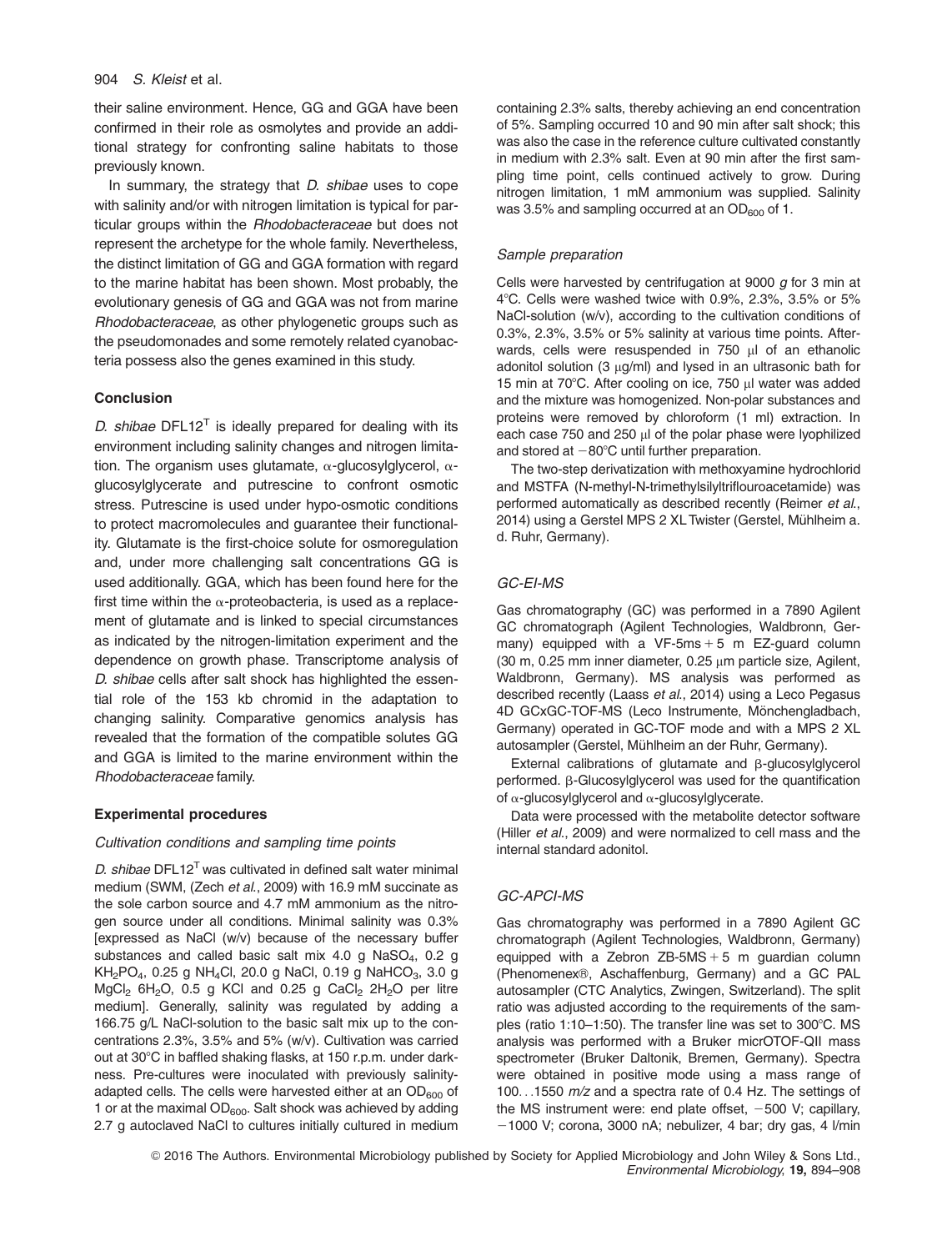and dry temperature, 180°C; funnel 1 RF, 200 Vpp; funnel 2 RF, 200 Vpp; in-source CID energy, 0 V; hexapole RF, 150 Vpp; quadrupole ion energy, 5 eV; collision energy, 7 eV; collision RF, 140 Vpp; transfer time, 80  $\mu$ s and pre puls storage, 5 us. For mass calibration an APCI/APPI Calibrant Solution (Fluka, München, Germany) was used. Data analysis was performed using DataAnalysis 4.0 (Bruker Daltoniks, Bremen, Germany).

#### Comparative genomics analyses

Protein sequence information of chromosomal and extrachromosomal elements of selected Rhodobacterales genomes (135, Supporting Information Table S3) were extracted from the nr-database of the NCBI (Sayers et al., 2011).

Protein sequences from  $D$ . shibae DFL12<sup>T</sup> (glucosylglycerate synthesis: Dshi\_1820, Dshi\_1821, Dshi\_1822; glucosylglycerol synthesis: Dshi\_3830, Dshi\_3831, Dshi\_3832 [2.4.1.213]) were blasted against the built BLAST-database (Altschul et al., 1990; makeblastdb, ncbi-blast-2.2.31+).

Information about organism name, genelocus, startposition, endposition, direction, and whether chromosomal or not were assigned to sequence headers.

Concerned protein sequences from *D. shibae*  $DFL12<sup>T</sup>$  (glucosylglycerate synthesis: Dshi\_1820, Dshi\_1821, Dshi\_1822; glucosylglycerol synthesis: Dshi\_3830, Dshi\_3831, Dshi\_3832 [2.4.1.213]) were blasted against the built BLAST-database (Altschul et al., 1990; blastp, ncbi-blast-2.2.31+).

Finally, the evolutionary versatility and dissemination of Dinoroseobacter elements in the Rhodobacterales clade were analyzed. Chosen cutoffs were an E-value smaller than 0.01 and no limitation of identity and alignment length to obtain an overview.

Protein domain architectures of genes involved in glucosylglycerol synthesis were examined in detail by a pretrained Hidden Markov Model (Haft et al., 2003) TIGR02398 and hmmscan domain results (Eddy, 1998).

Taxonomy and BLAST results were used to obtain an overview of gene distribution over the whole tree of life. BLAST and HMM results were mapped to habitat information of organisms (marine/non-marine) extracted from NCBI (Sayers et al., 2011). Salt concentrations equivalent to the marine environment were considered to be a comparable habitat. The identification, annotation and analysis of domain architectures of several genes in the organisms were performed with the help of SMART (Letunic et al., 2015).

16S-RNA sequences of 64 Rhodobacterales genomes with a predicted presence off GG and GGA synthesis genes were extracted from the NCBI (Sayers et al., 2011) or PATRIC (Wattam et al., 2013) for a phylogenetic analysis. For generation of the phylogenetic tree an analysis workflow of Mobyle Portal (Néron et al., 2009) was applied. MUSCLE 3.8.31 was used to align the RNA sequences in phylip format. A distance method tree (dna\_bootstrap\_distance\_phylogeny, distance model:F84, bootstraps: 100, phylip 3.67: dnadist/neighbor) was concatenated (nw\_cat GNU 7.4) with the maximum likelihood statistical approach (phyml 20130219.patch, nucleotide substitution model:HKY85, bootstraps:100) to obtain the resulting consensus tree (phylip 3.67: consense) visualized with the help of Archaeopteryx 0.9899 beta (Han and Zmasek,

2009). A seven-organisms group either taxonomically assigned to *Rhodobacteraceae* but rather clustering with *Rhi*zobiales in 16S rRNA gene analyses or members of the sister Stappia group (Munoz et al., 2011; Pujalte et al., 2014) were used as outgroup for rooting.

#### Transcriptome analysis using RNA-Seq

The quality and integrity of the total RNA was controlled on an Agilent Technologies 2100 Bioanalyzer (Agilent Technologies, Waldbronn, Germany). The RNA sequencing library was generated from 1000 ng total RNA after rRNA depletion by RiboZero followed by ScriptSeq v2 RNA-Seq Library Preparation Kit (Epicentre) according to the manufacturer's protocols. The libraries were sequenced on Illumina HiSeq2500 using TruSeq SBS Kit v3-HS (50 cycles, single ended run) with an average of  $3 \times 10^7$  reads per RNA sample. Reads were aligned to the reference genome (Dinoroseobacter shibae DFL 12 uid58707) using the open source software Rockhopper.

#### Phenotype MicroArray analysis (Nitrogen Sources)d

To identify usable nitrogen sources, Phenotype MicroArray analyses were performed following the manufacturers' instructions (Biolog Inc., USA) with modifications. The inoculation and incubation solutions IF-0a GN/GP were adapted to the artificial sea water medium as described (Rex et al., 2013) by adding a 10-fold concentrated SWM including vitamins and trace elements. Succinate was supplied as the carbon source (final concentration of components equal to SWM), while nitrogen was excluded. Data analysis was done as described recently by (Rex et al., 2013).

#### Acknowledgements

We gratefully acknowledge Prof. Martin Hagemann for his general support and for supplying the E. coli expression mutant and the bitop AG for supplying glycoin®. This study was funded by the Deutsche Forschungsgemeinschaft (SFB TRR51).

The authors declare that they have no conflicts of interest.

#### **References**

- Altschul, S.F., Gish, W., Miller, W., Myers, E.W., and Lipman, D.J. (1990) Basic local alignment search tool. J Mol Biol 215: 403–410.
- Bachrach, U. (2005) Naturally occurring polyamines: interaction with macromolecules. Curr Protein Pept Sci 6: 559–566.
- Baines, S.B., and Pace, M.L. (1991) The production of dissolved organic matter by phytoplankton and its importance to bacteria: patterns across marine and freshwater systems. Limnol Oceanogr 36: 1078-1090.
- Bianchi, G., Gamba, A., Limiroli, R., Pozzi, N., Elster, R., Salamini, F., and Bartels, D. (1993) The unusual sugar composition in leaves of the resurrection plant Myrothamnus Flabellifolia Physiol Plant 87: 223–226.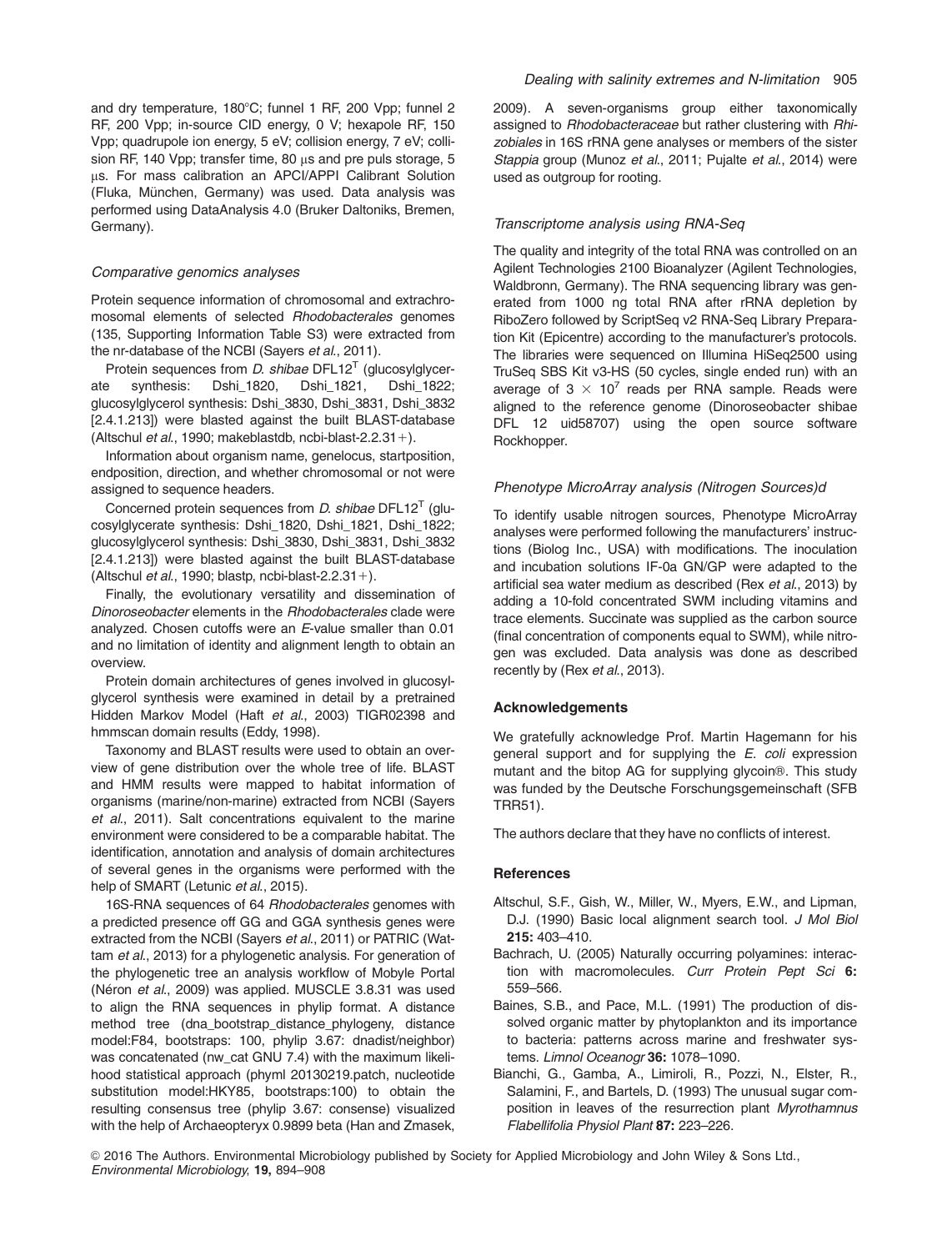- Biebl, H., Allgaier, M., Tindall, B.J., Koblizek, M., Lünsdorf, H., Pukall, R., and Wagner-Döbler, I. (2005) *Dinoroseobacter* shibae gen. nov., sp. nov., a new aerobic phototrophic bacterium isolated from dinoflagellates. Int J Syst Evol Microbiol 55: 1089–1096.
- Brown, A.D. (1976) Microbial water stress. Bacteriol Rev 40: 803–846.
- Buchan, A., González, J.M., and Moran, M.A. (2005) Overview of the marine Roseobacter lineage. Appl Environ Microbiol 71: 5665–5677.
- Cánovas, D., Borges, N., Vargas, C., Ventosa, A., Nieto, J.J., and Santos, H. (1999) Role of  $N<sub>Y</sub>$ -acetyldiaminobutyrate as an enzyme stabilizer and an intermediate in the biosynthesis of hydroxyectoine. Appl Environ Microbiol 65: 3774–3779.
- Capp, M.W., Cayley, S.D., Zhang, W., Guttman, H.J., Melcher, S.E., Saecker, R.M., et al. (1996) Compensating effects of opposing changes in putrescine  $(2+)$  and  $K^+$  concentrations on *lac* repressor-lac operator binding: in vitro thermodynamic analysis and in vivo relevance. J Mol Biol 258: 25–36.
- Chang, A., Schomburg, I., Placzek, S., Jeske, L., Ulbrich, M., Xiao, M., et al. (2015) BRENDA in 2015: exciting developments in its 25th year of existence. Nucleic Acids Res 43: D439–D446.
- Cloern, J.E. (1996) Phytoplankton bloom dynamics in coastal ecosystems: a review with some general lessons from sustained investigation of San Francisco Bay, California. Rev Geophys 34: 127.
- Costa, J., Empadinhas, N., Gonçalves, L., Lamosa, P., Santos, H., and Costa, M.S. da (2006) Characterization of the biosynthetic pathway of glucosylglycerate in the archaeon Methanococcoides burtonii. J Bacteriol 188: 1022–1030.
- Costa, J., Empadinhas, N., and da Costa, M.S. (2007) Glucosylglycerate biosynthesis in the deepest lineage of the bacteria: characterization of the thermophilic proteins GpgS and GpgP from Persephonella marina. J Bacteriol 189: 1648–1654.
- Csonka, L.N. (1989) Physiological and genetic responses of bacteria to osmotic stress. Microbiol Rev 53: 121-147.
- Dulaney, E., Dulaney, D., and Rickes, E. (1968) Factors in yeast extract which relieve growth inhibition of bacteria in defined medium of high osmolarity. Dev Ind Microbiol 9: 260–269.
- Eddy, S.R. (1998) Profile hidden Markov models. Bioinformatics 14: 755–763.
- Empadinhas, N., and da Costa, M. (2008a) Diversity, distribution and biosynthesis of compatible solutes in prokaryotes. Contrib Sci 5: 151–61.

Empadinhas, N. and da Costa, M.S. (2008b) To be or not to be a compatible solute: bioversatility of mannosylglycerate and glucosylglycerate. Syst Appl Microbiol 31: 159–168.

- Engelbrecht, F., Marin, K., and Hagemann, M. (1999) Expression of the ggpS gene, involved in osmolyte synthesis in the marine cyanobacterium Synechococcus sp. strain PCC 7002, revealed regulatory differences between this strain and the freshwater strain Synechocystis sp. strain PCC 6803. Appl Environ Microbiol 65: 4822–4829.
- Ferjani, A., Mustardy, L., Sulpice, R., Marin, K., Suzuki, I., Hagemann, M., and Murata, N. (2003) Glucosylglycerol, a

compatible solute, sustains cell division under salt stress. Plant Physiol 131: 1628–1637.

- Finn, R.D., Bateman, A., Clements, J., Coggill, P., Eberhardt, R.Y., Eddy, S.R., et al. (2014) Pfam: the protein families database. Nucleic Acids Res 42: D222-D230.
- Neidhardt F.C., and Umbarger, H.E. (1996) Chemical composition of Escherichia coli. In, Echerichia coli and Salmonella: Cellular and Molecular Microbiology, Chapter 3. American Society of Microbiology.
- Fulda, S., Mikkat, S., Huang, F., Huckauf, J., Marin, K., Norling, B., and Hagemann, M. (2006) Proteome analysis of salt stress response in the cyanobacterium Synechocystis sp. strain PCC 6803. PROTEOMICS 6: 2733–2745.
- Gifford, S.M., Sharma, S., and Moran, M.A. (2014) Linking activity and function to ecosystem dynamics in a coastal bacterioplankton community. Front. Microbiol 5: 185.
- Giæver, H.M., Styrvold, O.B., Kaasen, I., and Strøm, A.R. (1988) Biochemical and genetic characterization of osmoregulatory trehalose synthesis in Escherichia coli. J Bacteriol 170: 2841–2849.
- Goude, R., Renaud, S., Bonnassie, S., Bernard, T., and Blanco, C. (2004) Glutamine, glutamate, and  $\alpha$ glucosylglycerate are the major osmotic solutes accumulated by Erwinia chrysanthemi strain 3937. Appl Environ Microbiol 70: 6535–6541.
- Haft, D.H., Selengut, J.D., and White, O. (2003) The TIGR-FAMs database of protein families. Nucleic Acids Res 31: 371–373.
- Hagemann, M. (2011) Molecular biology of cyanobacterial salt acclimation. FEMS Microbiol Rev 35: 87–123.
- Hagemann, M. and Erdmann, N. (1994) Activation and pathway of glucosylglycerol synthesis in the cyanobacterium Synechocystis sp. PCC 6803. Microbiology 140: 1427–1431.
- Hagemann, M., Ribbeck-Busch, K., Klähn, S., Hasse, D., Steinbruch, R., and Berg, G. (2008) The plant-associated bacterium Stenotrophomonas rhizophila expresses a new enzyme for the synthesis of the compatible solute glucosylglycerol. J Bacteriol 190: 5898-5906.
- Hahne, H., Mäder, U., Otto, A., Bonn, F., Steil, L., Bremer, E., et al. (2010) A comprehensive proteomics and transcriptomics analysis of Bacillus subtilis salt stress adaptation. J Bacteriol 192: 870–882.
- Hahnke, S., Brock, N.L., Zell, C., Simon, M., Dickschat, J.S., and Brinkhoff, T. (2013) Physiological diversity of Roseobacter clade bacteria co-occurring during a phytoplankton bloom in the North Sea. Syst Appl Microbiol 36: 39–48.
- Han, M.V. and Zmasek, C.M. (2009) phyloXML: XML for evolutionary biology and comparative genomics. BMC Bioinformatics 10: 356.
- Harrison, J.P., Hallsworth, J.E., and Cockell, C.S. (2015) Reduction of the temperature sensitivity of Halomonas hydrothermalis by iron starvation combined with microaerobic conditions. Appl Environ Microbiol 81: 2156-2162.
- Hengge-Aronis, R., Klein, W., Lange, R., Rimmele, M., and Boos, W. (1991) Trehalose synthesis genes are controlled by the putative sigma factor encoded by rpoS and are involved in stationary-phase thermotolerance in Escherichia coli. J Bacteriol 173: 7918–7924.
- Hiller, K., Hangebrauk, J., Jäger, C., Spura, J., Schreiber, K., and Schomburg, D. (2009) MetaboliteDetector: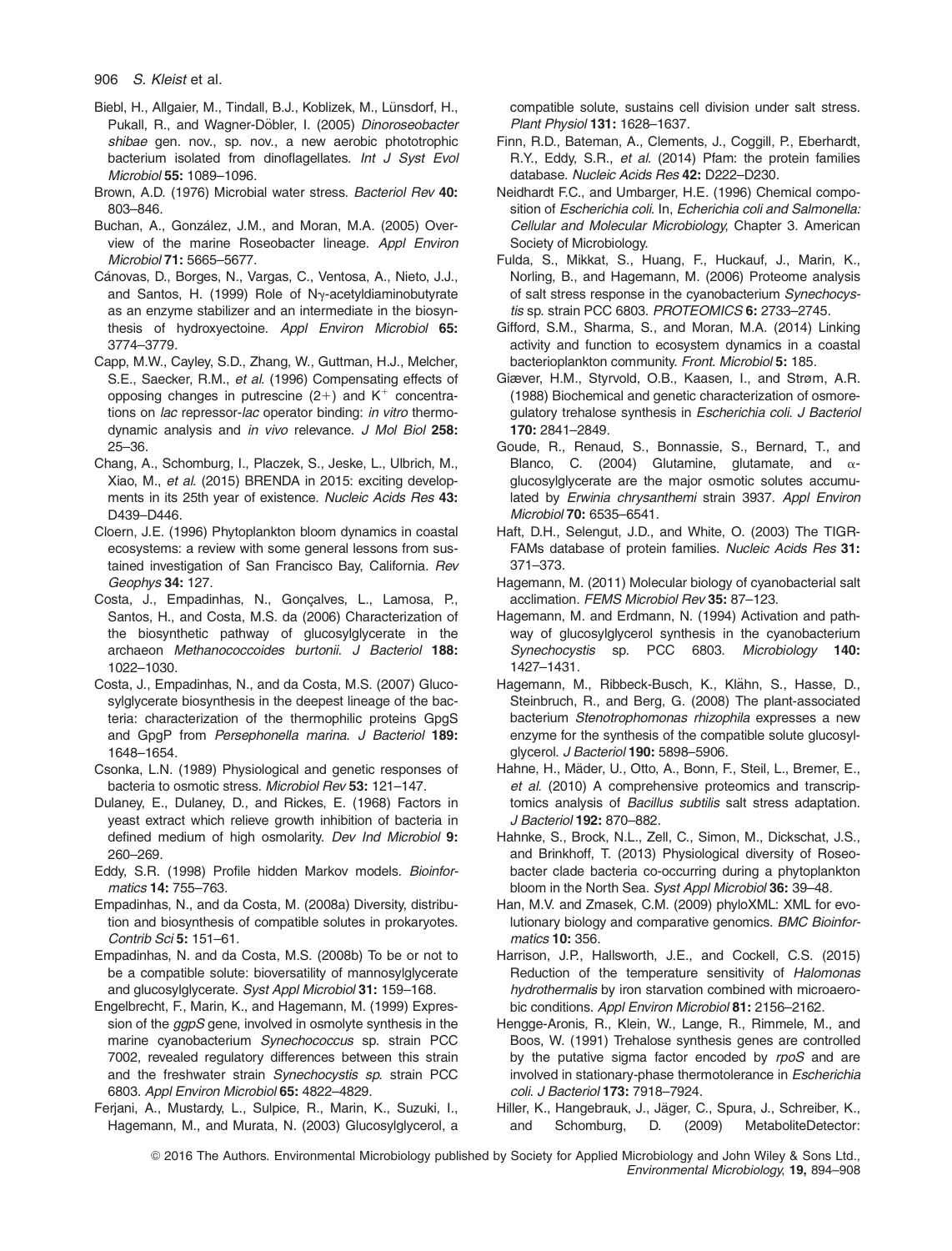Comprehensive analysis tool for targeted and nontargeted GC/MS based metabolome analysis. Anal Chem 81: 3429– 3439.

- Karsten, U., Barrow, K.D., and King, R.J. (1993) Floridoside, L-isofloridoside, and D-isofloridoside in the red alga Porphyra columbina (seasonal and osmotic effects). Plant Physiol 103: 485–491.
- Kaye, J.Z. and Baross, J.A. (2004) Synchronous effects of temperature, hydrostatic pressure, and salinity on growth, phospholipid profiles, and protein patterns of four Halomonas species isolated from deep-sea hydrothermal-vent and sea surface environments. Appl Environ Microbiol 70: 6220–6229.
- Klähn, S., Marquardt, D.M., Rollwitz, I., and Hagemann, M. (2009) Expression of the ggpPS gene for glucosylglycerol biosynthesis from Azotobacter vinelandii improves the salt tolerance of Arabidopsis thaliana. J Exp Bot 60: 1679-1689.
- Klähn, S., Steglich, C., Hess, W.R., and Hagemann, M. (2010) Glucosylglycerate: a secondary compatible solute common to marine cyanobacteria from nitrogen-poor environments. Environ Microbiol 12: 83–94.
- Kollman, V.H., Hanners, J.L., London, R.E., Adame, E.G., and Walker, T.E. (1979) Photosynthetic preparation and characterization of 13C-labeled carbohydrates in Agmenellum quadruplicatum. Carbohydr Res 73: 193–202.
- Laass, S., Kleist, S., Bill, N., Drüppel, K., Kossmehl, S., Wöhlbrand, L., et al. (2014) Gene regulatory and metabolic adaptation processes of Dinoroseobacter shibae DFL12<sup>T</sup> during oxygen depletion. J Biol Chem 289: 13219-13231.
- Letunic, I., Doerks, T., and Bork, P. (2015) SMART: recent updates, new developments and status in 2015. Nucleic Acids Res 43: D257–D260.
- Luo, H. and Moran, M.A. (2014) Evolutionary ecology of the marine Roseobacter clade. Microbiol Mol Biol Rev 78: 573–587.
- Luo, H., Swan, B.K., Stepanauskas, R., Hughes, A.L., and Moran, M.A. (2014) Evolutionary analysis of a streamlined lineage of surface ocean Roseobacters. ISME J 8: 1428-1439.
- Mager, J. (1955) Influence of osmotic pressure on the polymaine requirement of Neisseria perflava and Pasteurella tularensis for growth in defined medium. Nature 176: 933–934.
- Marin, K., Huckauf, J., Fulda, S., and Hagemann, M. (2002) Salt-dependent expression of glucosylglycerol-phosphate synthase, involved in osmolyte synthesis in the cyanobacterium Synechocystis sp. strain PCC 6803. J Bacteriol 184: 2870–2877.
- Marin, K., Suzuki, I., Yamaguchi, K., Ribbeck, K., Yamamoto, H., Kanesaki, Y., et al. (2003) Identification of histidine kinases that act as sensors in the perception of salt stress in Synechocystis sp. PCC 6803. Proc Natl Acad Sci USA 100: 9061–9066.
- Marin, K., Kanesaki, Y., Los, D.A., Murata, N., Suzuki, I., and Hagemann, M. (2004) Gene expression profiling reflects physiological processes in salt acclimation of Synechocystis sp. Strain PCC 6803. Plant Physiol 136: 3290–3300.
- Mikkat, S., Galinski, E.A., Berg, G., Minkwitz, A., and Schoor, A. (2000) Salt adaptation in pseudomonads: Characterization of glucosylglycerol-synthesizing isolates from brackish coastal waters and the rhizosphere. Syst. Appl. Microbiol. 23: 31–40.
- Munoz, R., Yarza, P., Ludwig, W., Euzéby, J., Amann, R., Schleifer, K.-H., et al. (2011) Release LTPs104 of the allspecies living tree. Syst Appl Microbiol 34: 169–170.
- Munro, G.F. and Bell, C.A. (1973) Polyamine requirements of a conditional polyamine auxotroph of Escherichia coli. J Bacteriol 115: 469–475.
- Néron, B., Ménager, H., Maufrais, C., Joly, N., Maupetit, J., Letort, S., et al. (2009) Mobyle: a new full web bioinformatics framework. Bioinformatics 25: 3005-3011.
- Newton, R.J., Griffin, L.E., Bowles, K.M., Meile, C., Gifford, S., Givens, C.E., et al. (2010) Genome characteristics of a generalist marine bacterial lineage. ISME J 4: 784-798.
- Nobre, A., Empadinhas, N., Nobre, M.F., Lourenço, E.C., Maycock, C., Ventura, M.R., et al. (2012) The plant Selaginella moellendorffii possesses enzymes for synthesis and hydrolysis of the compatible solutes mannosylglycerate and glucosylglycerate. Planta 237: 891–901.
- Ohtaka, Y. and Uchida, K. (1963) The chemical structure and stability of yeast ribosomes. Biochem Biophys Acta 76: 94–104.
- Parsell, D.A., Kowal, A.S., Singer, M.A., and Lindquist, S. (1994) Protein disaggregation mediated by heat-shock protein Hspl04. Nature 372: 475–478.
- Piekarski, T., Buchholz, I., Drepper, T., Schobert, M., Wagner-Doebler, I., Tielen, P., and Jahn, D. (2009) Genetic tools for the investigation of Roseobacter clade bacteria. BMC Microbiol **9:** 265.
- Pocard, J.A., Smith, L.T., Smith, G.M., and Rudulier, D.L. (1994) A prominent role for glucosylglycerol in the adaptation of Pseudomonas mendocina SKB70 to osmotic stress. J Bacteriol 176: 6877–6884.
- Pujalte, M.J., Lucena, T., Ruvira, M.A., Arahal, D.R., and Macián, M.C. (2014) The family Rhodobacteraceae. In The Prokaryotes. Rosenberg, E., DeLong, E.F., Lory, S., Stackebrandt, E., and Thompson, F. (eds). Springer Berlin Heidelberg, pp. 439–512.
- Quester, S., and Schomburg, D. (2011) EnzymeDetector: an integrated enzyme function prediction tool and database. BMC Bioinformatics 12: 376.
- Record, M.T., Jr, Courtenay, E.S., Cayley, S., and Guttman, H.J. (1998) Biophysical compensation mechanisms buffering E. coli protein–nucleic acid interactions against changing environments. Trends Biochem Sci 23: 190–194.
- Reed, R.H., Warr, S.R.C., Richardson, D.L., Moore, D.J., and Stewart, W.D.P. (1985) Multiphasic osmotic adjustment in a euryhaline cyanobacterium. FEMS Microbiol Lett 28: 225–229.
- Reimer, L.C., Spura, J., Schmidt-Hohagen, K., and Schomburg, D. (2014) High-throughput screening of a Corynebacterium glutamicum mutant library on genomic and metabolic level. PLoS One 9: e86799.
- Reul, N., Fournier, S., Boutin, J., Hernandez, O., Maes, C., Chapron, B., et al. (2014) Sea surface salinity observations from space with the SMOS satellite: a new means to monitor the marine branch of the water cycle. Surv Geophys 35: 681–722.
- Rex, R., Bill, N., Schmidt-Hohagen, K., and Schomburg, D. (2013) Swimming in light: a large-scale computational analysis of the metabolism of Dinoroseobacter shibae. PLoS Comp Biol 9: e1003224.